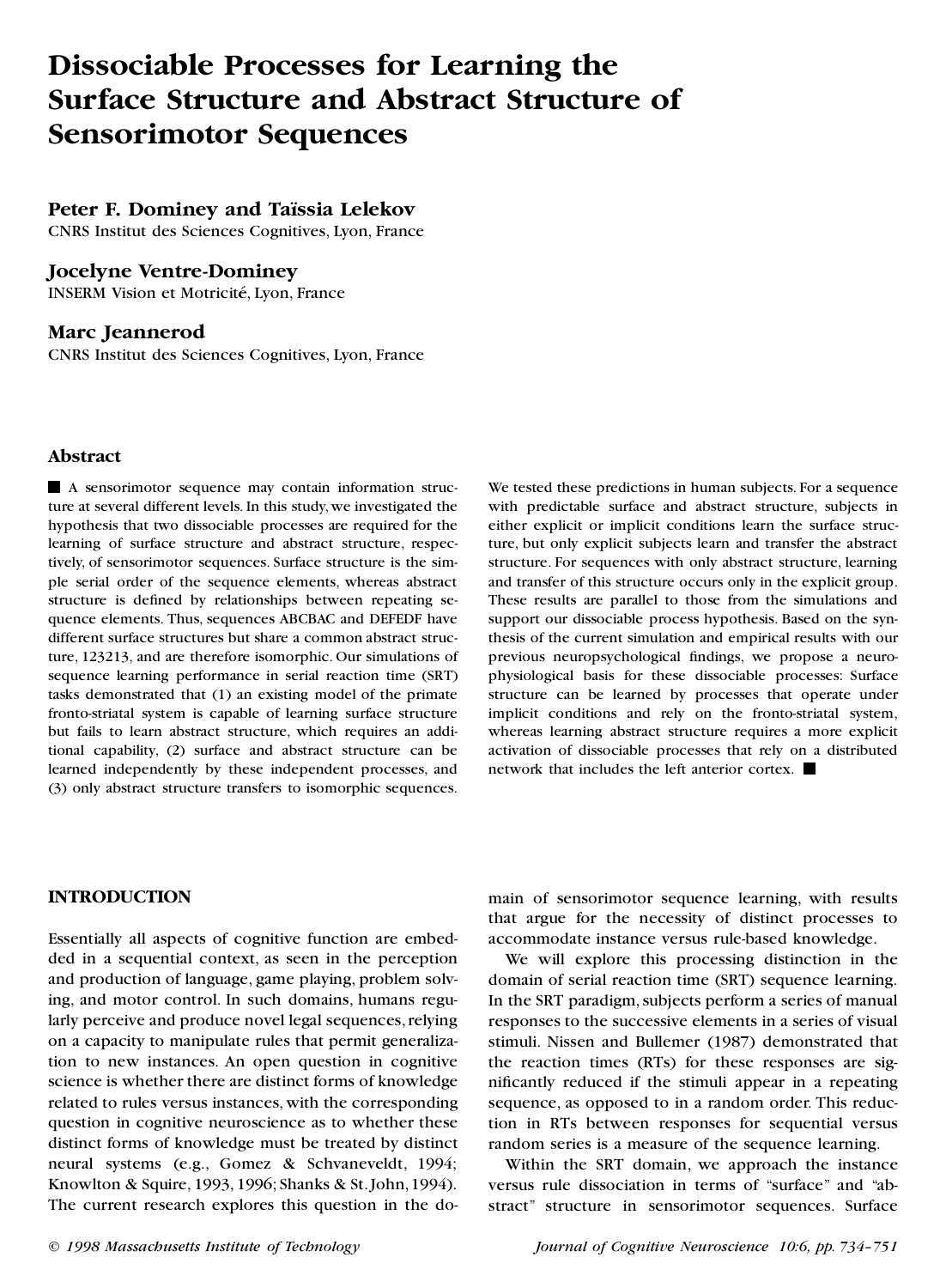structure is defined by the serial order of the sequence elements, at the level of verbatim and aggregate structure as defined by Stadler (1992). In contrast, abstract structure is defined by the relations between elements that repeat within a sequence. In this context, the two sequences ABCBAC and DEFEDF share the same abstract structure 123213 and have completely unrelated surface structures (i.e., they are isomorphic). If we consider two such isomorphic sequences in terms of what is predicted by the abstract structure, we observe that in both sequences the last three elements are predictable by the first three, which themselves are unpredictable. In an SRT protocol with a repeating sequence like ABCBAC, surface structure learning should be manifest by a uniform RT reduction for both the predictable and unpredictable elements. Learning of the abstract structure should be manifest by a nonuniform profile, with additional RT reduction for the predictable versus unpredictable elements that should transfer to new isomorphic sequences.

#### **A Theoretical Basis for Dissociable Processes**

From a theoretical perspective, there is an important relation between the structure of information to learn (e.g., surface or abstract structure) and the class of machines or architectures that are capable of learning or processing this structure (e.g., Chomsky, 1959; Turing, 1936). This would predict, for example, that there is a system capable of learning surface structure that cannot learn abstract structure. Here we describe a neural network model based on the primate fronto-striatal system (Dominey, 1995; Dominey, Arbib, & Joseph, 1995) and present simulation results demonstrating that this system is capable of learning surface structure but is not capable of learning and transferring abstract structure, which requires separate processing capabilities (Dominey 1997b; Dominey, Ventre-Dominey, Broussolle, & Jeannerod, 1995a, 1995b).

Based on these results and our initial hypothesis, we predict that there are two independent and behaviorally dissociable mechanisms for learning surface and abstract structure in humans. As noted by Shanks and St. John (1994), the learning of rules or abstract structure is characterized by a conscious effort to discover and exploit the appropriate rules, an effort that can be invoked by specific instructions to make such a conscious effort (Gick & Holyoak, 1983). This position is supported by studies of analogical transfer in problem solving that involve the extraction of an abstract structure common to several problems with different surface structures (Gick & Holyoak, 1983; Holyoak, Junn, & Billman, 1984; Holyoak, Novick, & Melz, 1994). Such studies demonstrate that this process requires the explicit intention to find the abstract structure. In contrast, the learning of instances or surface structure is oriented toward memorization of the instances themselves (Shanks & St. John,

1994), without a conscious processing effort to search for common, rule-based structure (e.g., Cohen, Ivry, & Keele, 1990, Curran & Keele, 1993). These studies suggest the existence of dissociable mechanisms for processing surface and abstract structure.

Several studies of artificial grammar learning (AGL) have also provided convincing evidence for the existence of dissociable mechanisms for surface versus abstract structure representations (Gomez, 1997; Gomez & Schvaneveldt, 1994; Knowlton & Squire, 1996). Knowlton and Squire demonstrated that both rule adherence (abstract structure) and chunk strength, that is, similarity of letter bigram and trigram distribution (surface structure), influence grammaticality judgments. Likewise, Gomez and Schvaneveldt's results indicate that training on legal letter pairs is sufficient for classification with the same letter set, but that training with longer strings is required to allow transfer of abstract structure to a changed letter set. This suggests that pairs provide a source of surface structure, whereas abstract structure is only available in strings. These results thus indicate that in AGL there are dissociable forms of representation for surface and abstract structure, respectively.

Although AGL tasks are often considered to test implicit learning, it is important to note that during the test phase the subjects are explicitly instructed to apply a set of rules to classify the new objects, and it is likely that some rule abstraction takes place during this explicit testing phase (Perruchet & Pacteau, 1991; Reddington & Chater, 1996). Likewise, Mathews et al. (1989) have demonstrated that this grammatical knowledge can become at least partially explicit and that for grammars that exploit relational properties like the ones used in our current studies, learning can only occur in truly explicit conditions.This relation between explicit processing and AGL has recently been further clarified by Gomez (1997), who demonstrated that subjects' ability to transfer abstract structure learning to changed letter sets was invariably accompanied by explicit knowledge as revealed in direct tests. Conversely, subjects who learned first-order surface structure dependencies but failed to display transfer of the abstract structure in the changed letter set condition did not differ from naive controls on the direct tests. Finally, Gomez demonstrated that for the same testing materials presented either in a whole-string AGL task or a letter-by-letter sequence learning task, transfer and the associated acquisition of explicit knowledge occurred only in the AGL task. This indicates that, especially in sequencing tasks, the acquisition of abstract structure and its transfer to isomorphic sequences involves explicit processing.

We thus predict, for our sequence learning task, that in completely uninformed, implicit conditions, processes that are capable of learning surface structure but not abstract structure will be accessible, whereas in explicit conditions both will be accessible. In response to these predictions, we will report the results of three experi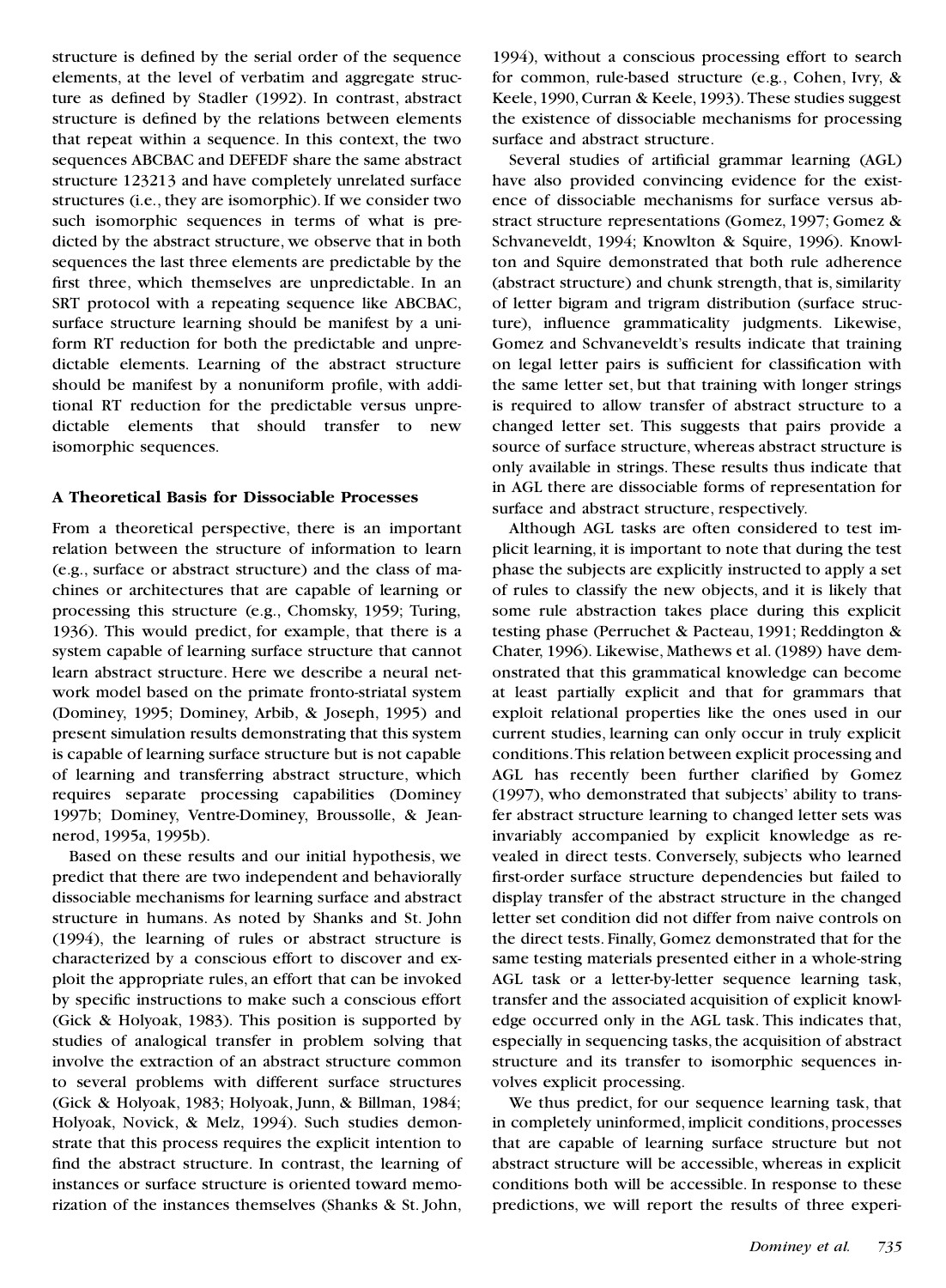ments in human subjects, demonstrating that surface structure can be learned in implicit conditions but that learning and transferring abstract structure occur only in explicit conditions. Based on a synthesis of these observations with our previous neuropsychological findings (Dominey & Georgieff, 1997; Dominey & Jeannerod, 1997; Dominey et al., 1995a, 1995b; Dominey, Ventre-Dominey, Broussolle, & Jeannerod, 1997), we propose a neurophysiological basis for the dissociable processing of surface and abstract structure observed in the simulation and human experiments.

## **A DUAL PROCESS MODEL OF SURFACE AND ABSTRACT STRUCTURE LEARNING**

An important class of sequence learning models demonstrates the capability to predict future events by encoding the context or the history of previous events via recurrent connections or self-connections (e.g., Cleeremans & McClelland, 1991; Dominey, 1995, 1998a, 1998b; Elman, 1990). In these recurrent networks, the context is sensitive to events several positions in the past, allowing the networks to resolve ambiguities, as in determining the successor to B in the sequence ABCBAC. More generally, these recurrent systems are ideally suited for learning surface structure. However, this recurrent context mechanism appears to be insufficient to represent the common relation between two isomorphic sequences ABCBAC and DEFEDF. The ability to represent this abstract structure requires the capacity to recognize the structure of repeating elements and to let this information be the source of the context.This distinction will be clarified in the following description of the dissociable models for surface and abstract structure processing that together make up the dual process model.

The surface model (Figure 1 & "Appendix") consists of the Input, State, and Output units and falls into the general category of recurrent networks described above (Dominey, 1995, 1998a; Dominey,Arbib, et al., 1995). The model architecture is based closely on the neuroanatomy of the primate fronto-striatal system, and the model has been used to explain detailed electrophysiological activity in the primate prefrontal cortex and basal ganglia during sequence processing tasks (Dominey, Arbib, et al., 1995; Dominey & Boussaoud, 1997). Input, Output, and State each consist of  $5 \cdot 5$ arrays of leaky integrator units whose response latency (i.e., reaction time) is a function of the strength of their input signals. State is influenced by Input and Output (Equations 1 & 2; see "Appendix" for all equations) and has recurrent excitatory and inhibitory connections. State thus plays the crucial role of encoding sequence context, corresponding to the prefrontal cortex in the fronto-striatal system, whereas Output corresponds to the striatum (Dominey,Arbib, et al., 1995). Sequences are presented to the model by activating individual units (1 to 25) in the Input array. Input units are directly



**Figure 1.** Schematic representation of an anatomically structured model for learning surface and abstract structure. Surface model: Presentation of sequence stimuli to Input activates both State (corresponding to prefrontal cortex in Dominey, Arbib, et al., 1995) and Output (corresponding to Caudate nucleus of striatum in Dominey, Arbib, et al., 1995). State is a recurrent network whose activity over time encodes the sequence context, that is, the history of previous sensory (Input) and motor (Output) events. At the time of each Output response there is a specific pattern of activity, or context, in State. Connections from State to Output (dotted line) are modified during sequence learning, thus binding each sequence context in State with the corresponding response in Output for each sequence element, yielding reduced reaction times (RTs). Abstract model extension: A short-term memory (STM) encodes the  $7 \pm 2$  previous responses. Recog detects repetitions between current response and previous responses in and provides this input to State. Modifiable connections (dotted line) from State gate the contents of appropri ate STM elements to Output when repetitive structure is predictable, reducing RTs for predictable elements in isomorphic sequences. Left: The surface model can learn the serial order of sequence elements 613163 but cannot transfer this knowledge to isomorphic sequence 781871.Right: The abstract model learns the relations between repeating elements in 613163 as u, u, u, n – 2,  $n - 4$ ,  $n - 3$  (where "u" signifies unpredictable, and " $n - 2$ " indicates a repetition of the element two places behind, etc.). This abstract structure transfers completely to the isomorphic sequence 781871.

connected to their corresponding Output units. These connections are responsible for the baseline reaction times (RTs) for responses in Output to stimuli presented to Input. This baseline reaction time is modulated by connections from State to Output that are modifiable by learning (Equations 3 & 4). These connections correspond to cortico-striatal synapses that are modifiable by reward-related dopamine release in the striatum (Dominey, Arbib, et al., 1995).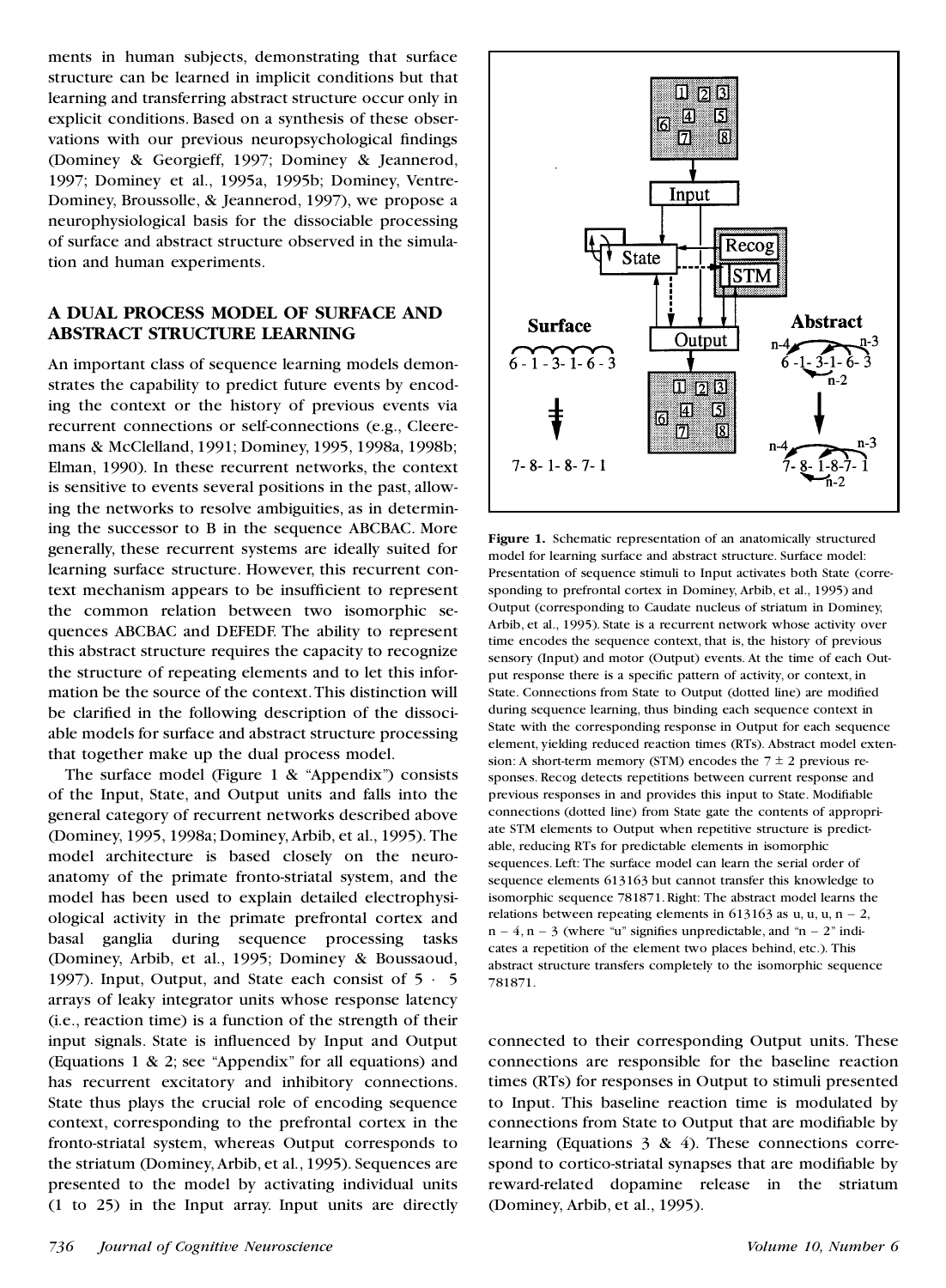#### **Learning Surface Structure**

In the SRT task simulations, each element in a sequence is presented in Input, which thus generates a response in Output with the baseline reaction time. When a response is generated, active units in State encode the current sequence context, and connections from these State units to units in Output coding the response are strengthened, thus binding the sequence context to the current element in the sequence. The result of this learning is that the next time this same pattern of sequence context activity in State occurs (i.e., the next time the sequence of elements that precede the current element is presented) the strengthened State-Output connections will cause State to increasingly activate the appropriate Output units (effectively predicting the current sequence element), resulting in a reduced RT for this response. By this mechanism, the learning of surface structure will be demonstrated as RT reductions for all elements in the learned repeating sequence. Indeed, we have recently demonstrated that this model is robust in its ability to simulate SRT learning in normal and "distraction" conditions for surface structure, based on its sensitivity to temporal as well as serial sequence organization (Dominey, 1998a, 1998b). The model fails, however, to learn abstract structure (Dominey 1997b; Dominey et al., 1995a, 1995b).

#### **Learning Abstract Structure**

To permit the representation of abstract structure as we've defined it, the model must be capable of comparing the current response with previous responses to recognize repetitive structure (i.e., u, u, u, n – 2, n – 4,  $n - 3$  for ABCBAC, where "u" signifies unpredictable, and " $n - 2$ " indicates a repetition of the element two places behind, etc.). These functions would rely on the more nonsensorimotor associative areas of the anterior cortex and would permit the generalization of grammarlike rules to new, but "legal," sensorimotor sequences (Dominey, 1997b). To make this possible, we introduced a short-term memory (STM) mechanism (Equation 5) that is continuously updated to store the previous  $7 \pm 2$ responses (see Lisman & Idiart, 1995) and a Recognition mechanism (Equation 6) that compares the current response to the stored STM responses to detect any repeated elements (Dominey et al., 1995a, 1995b). This permits the recoding of sequences in terms of their abstract structure that is now provided as input to State (Equation  $1'$ ). Thus, in terms of the recoded abstract structure representation provided to State, the two sequences ABCBAC and DEFEDF are equivalent: u, u, u, n - $2, n - 4, n - 3$ . For sequences that follow this "rule," the pattern of activation (context) produced in State by subsequence u, u, u,  $n - 2$  will reliably be followed by that context associated with  $n - 4$ . To exploit this predictability, the system should then take the contents of the STM for the  $n -$  fourth element and direct it to the output, yielding an RT reduction. This is achieved in the following manner: For each STM element (i.e., the structures that store the  $n - 1$ ,  $n - 2$ , ..., responses) there is a unit that modulates (Equation 8) the contents of this structure to Output. If one of these units is active, the contents of the corresponding STM structure is directed to Output (Equation  $4'$ ).

Now, during learning, each time a match is detected between the current response and an STM element (Equation 6), the connections are strengthened between State units encoding the current context and the modulation unit for the matched STM element (Equation 7). The result is that the next time this same pattern of activation in State occurs (i.e., before a match  $n - 4$ corresponding to the learned rule), the contents of the appropriate STM will be directed to Output in anticipation of the predicted match, thus yielding a reduced RT. In the same sense that the surface model learns to anticipate specific elements that define a given sequence, the abstract model learns to anticipate a repetitive abstract structure that defines a class of isomorphic sequences.

We have now defined two formal models for the treatment of surface and abstract structure, respectively, that together make up the dual process model. By using different randomized starting conditions for the models' connections, we can generate multiple model subjects that permit the same statistical analysis to be performed in parallel on human and model populations. In the following section we will demonstrate a double dissociation in the models' processing capabilities. That is, we will show that the surface model learns surface but not abstract structure and that the opposite is true for the abstract model. We will make a special effort to argue that, indeed, there is no feasible combination of parameter settings, etc., that can yield a single model that is capable of both types of processing. These observations concerning the dual process model then provide the basis for a series of predictions that are subsequently tested in human subjects.

# **SIMULATION 1 RESULTS: LEARNING SURFACE AND ABSTRACT STRUCTURE**

This SRT test, using sequences with both surface and abstract structure, was performed on groups of five surface and five abstract models, with results supporting the hypothesis that dissociable systems are required to treat surface and abstract structure. The mean RTs for predictable and unpredictable responses in blocks 1 through 10 are presented in Figure 2 for the two model groups. Recall that "predictable" and "unpredictable" refer to the abstract structure, whereas all responses are "predictable" by the surface structure. The abstract model (group) displays reduced RTs only for the predictable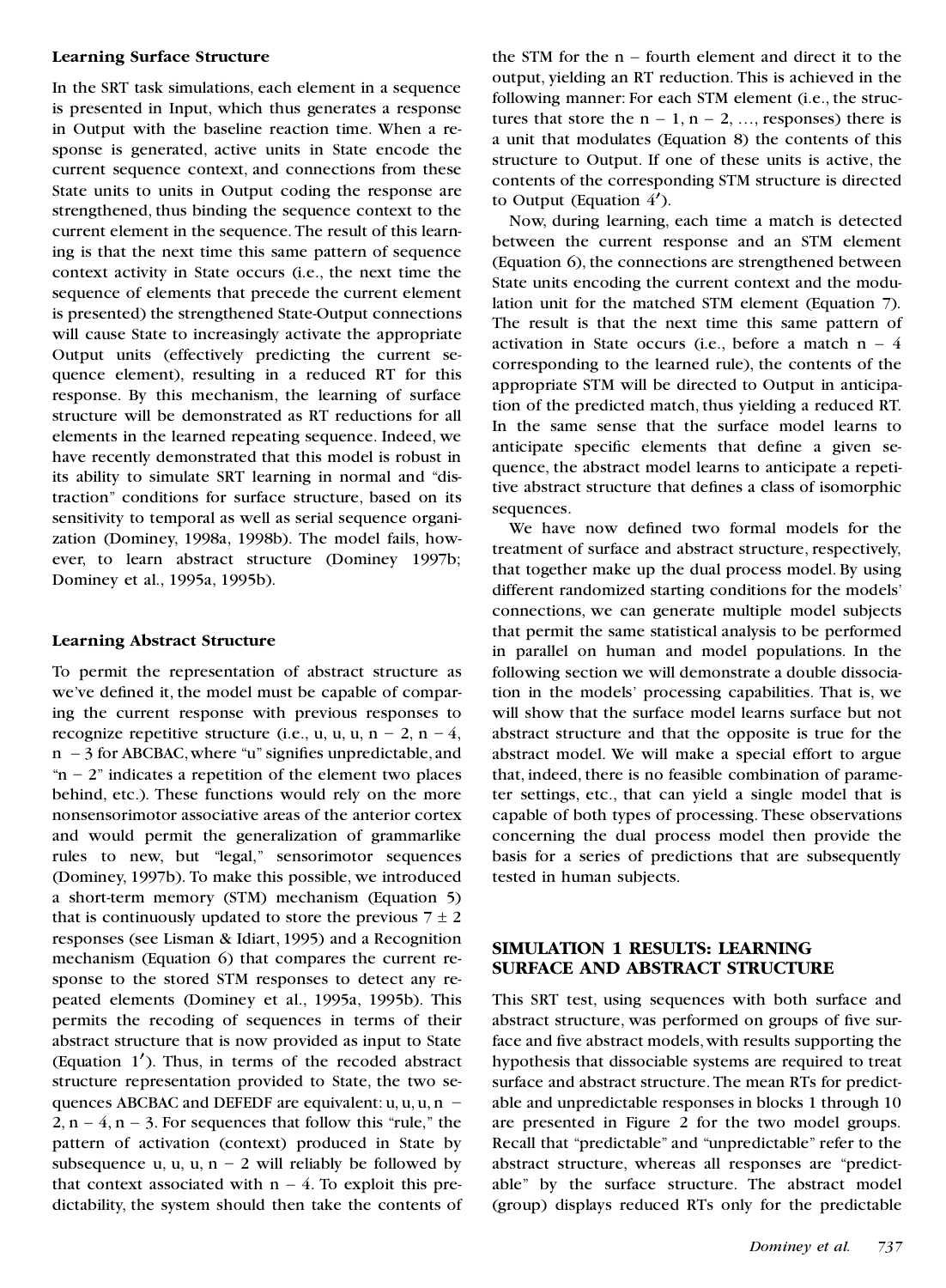

**Figure 2.** Simulation 1. Mean RTs for predictable and unpredictable responses in the 10 blocks of trials for Surface and Abstract model groups. Blocks 1 through 6 and 8 have the same surface and abstract structure. The isomorphic sequence in blocks 9 and 10 retains this abstract structure but has a different surface structure. Block 7 is random. The critical blocks for learning and transfer assessment are marked in the rounded boxes. The surface model learns only the surface structure and does not transfer to the isomorphic sequence. The abstract model learns only the abstract structure and transfers this knowledge to the isomorphic sequence. Rtime expressed in simulation time units (stu) where one network update cycle corresponds to 0.005 stu.

versus unpredictable responses in blocks 1 through 6, evidence for pure abstract structure learning.The surface model displays reductions for both, evidence for surface structure learning. In the test of transfer to random material in block 7, both models display negative transfer for the predictable elements, whereas for the unpredictable elements only the surface model shows negative transfer. In the test of transfer to a new isomorphic sequence with the same abstract structure in blocks 9 and 10, the abstract model displays complete transfer to the new sequence, whereas the surface model displays negative transfer in block 9 with some improvement in block 10.

#### **Statistical Conrmation of Observations**

The observations about learning and transfer were confirmed by a 2 (Model: abstract, surface)  $\cdot$  2 (Predictability)  $\cdot$  6 (Block: 1-6) analysis of variance (ANOVA). The interaction between Model and Predictability was reliable,  $F(1, 336) = 289$ ,  $p < 0.0001$ . The effect of Model,  $F(1, 336) = 183, p < 0.0001$ , was also reliable, as were the effects for Predictability,  $F(1, 336) = 430, p < 0.0001$ , and for Block,  $F(5, 336) = 118$ ,  $p < 0.0001$ .

The observations about negative transfer to a random series for both models was confirmed by a 2 (Model: abstract, surface)  $\cdot$  2 (Predictability)  $\cdot$  2 (Block: 6 and 7) ANOVA. The three main effects were reliable, as was the interaction between Model,Block, and Predictability,*F*(1,  $112$ ) = 55,  $p < 0.0001$ , reflecting the striking absence of learning and negative transfer for the abstract model with unpredictable elements.

The observation about transfer of acquired knowledge to the new sequence was confirmed by a 2 (Predictability)  $\cdot$  2 (Model: surface, abstract)  $\cdot$  2 (Block: 9 and 10) ANOVA. The Model effect was reliable,  $F(1, 112) =$ 4.58,  $p < 0.05$ , as were those for Predictability,  $F(1)$ , 112) = 75.12,  $p < 0.0001$ , and Block,  $F(1, 112) = 6.93$ ,  $p < 0.01$ . The interaction between Model and Predictability was reliable,  $F(1, 112) = 116.3$ ,  $p < 0.0001$ . In separate ANOVAs for the two models we confirmed a significant Predictability effect for the abstract model  $(F(1, 56) = 295.6, p < 0.0001)$  but not for the surface model  $(F(1, 56) = 1.6, p = 0.2)$ . This indicates that only for the abstract model did the abstract knowledge of the rule transfer to the new isomorphic sequence.

#### **Discussion**

In theory, different types of information structure must be treated by different processes, and, the inverse, a given processing architecture must be capable of treating some but not other information structures. These simulation results demonstrate that for surface and abstract structure, as we have defined them, there are two corresponding sequence learning models, each of which is capable of learning only one of these types of sequential structure. Specifically, the abstract model was sensitive only to the sequence elements that were predictable by the abstract structure and demonstrated strictly no learning for the sequence elements that were unpredictable by the abstract structure, despite the fact that these elements recurred in a regular fashion in the surface structure. For this reason it was not sensitive to the change in surface structure in blocks 9 and 10. In contrast, the surface model was insensitive to the predictable/unpredictable distinction in the abstract structure, displaying reduced RTs for both types of elements, indicative of learning the surface structure. This knowledge, however, was seen to be inadequate for supporting transfer to the isomorphic sequence of blocks 9 and 10, which was effectively treated as a new sequence.

# **SIMULATION 2 RESULTS: LEARNING ABSTRACT STRUCTURE ALONE**

Here we consider performance of the two models when only an abstract structure is present in repeating sequences. Figure 3 displays the mean RT values for predictable and unpredictable elements for the Surface and Abstract models. During training in blocks 2 through 4, the predictable structure had a large effect on RTs, primarily for the abstract model, although there appears to be some effect of predictability in the surface models as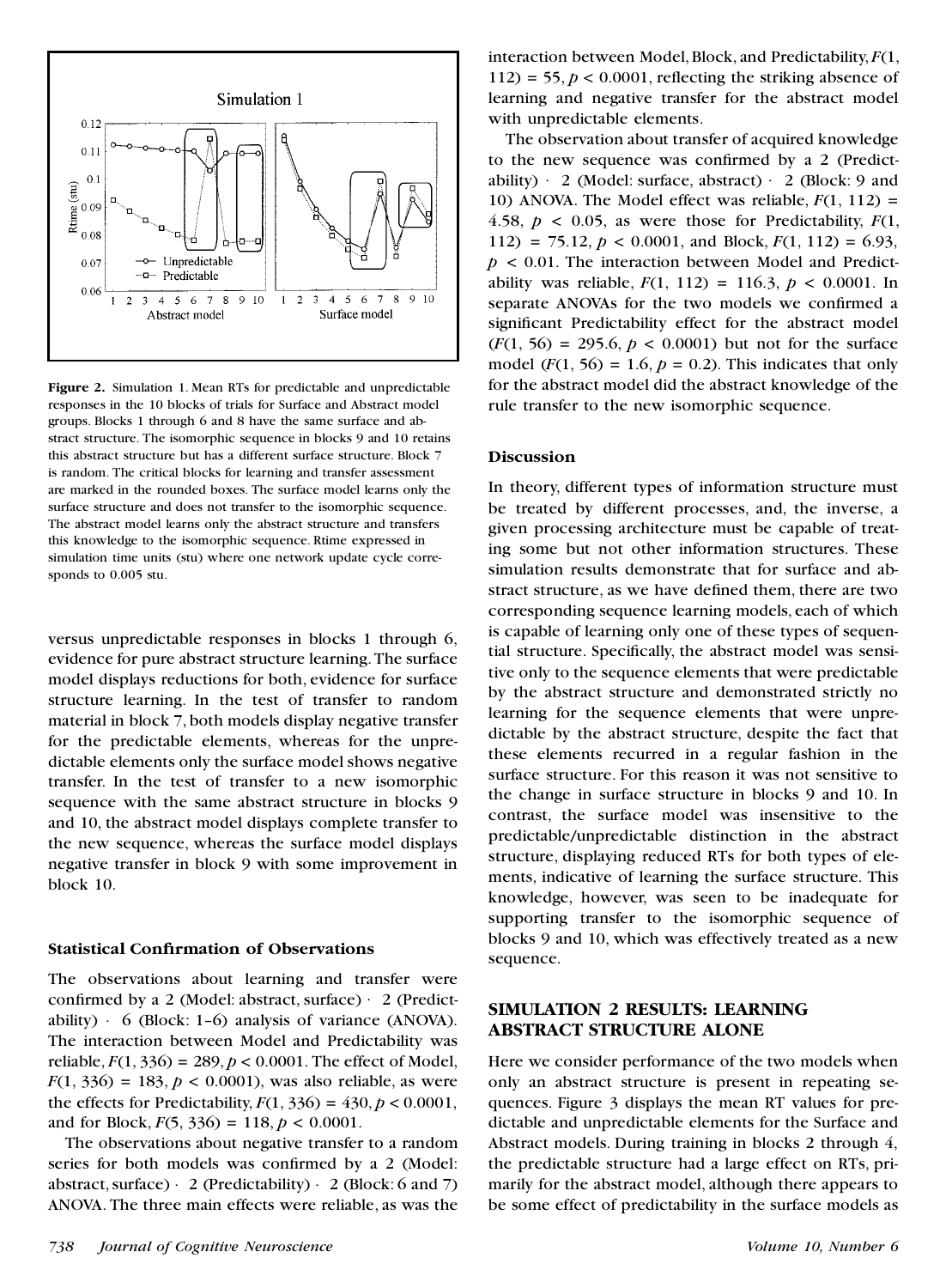

**Figure 3.** Simulation 2. Mean RTs for predictable and unpredictable responses in the five blocks of trials for surface and abstract model groups. The first (Rand1) and last (Rand2) of the five blocks of 120 trials are random. Block 2–4 (S1, S2, and S3) are made up of three different repeating isomorphic sequences, one per block. The critical blocks for learning and transfer assessment are marked in the rounded boxes. The abstract model learns and transfers the abstract structure, and the surface model does not. Rtime expressed in simulation time units (stu) where one network update cycle corresponds to 0.005 stu.

well. There was a negative transfer to the final random block but only for the predictable elements in the abstract model.

#### **Statistical Conrmation of Observations**

The observations about learning were confirmed by a 2 (Model: surface, abstract)  $\cdot$  2 (Predictability: predictable, unpredictable)  $\cdot$  3 (Block: 2-4) ANOVA. The Model  $\cdot$ Predictability interaction was reliable, *F*(1, 78) = 53.7,  $p < 0.0001$ , reflecting the performance benefit of the predictable abstract structure only for the abstract model. The main effect of Model,  $F(1, 78) = 5.9$ ,  $p < 0.05$ , was reliable, as was that for Predictability,  $F(1, 78) = 96.9$ ,  $p < 0.0001$ .

The observations about negative transfer to the random material in block 5 were confirmed by a 2 (Model: surface, abstract)  $\cdot$  2 (Predictability: predictable, unpredictable)  $\cdot$  2 (Block: 4 and 5) ANOVA. The Model  $\cdot$ Predictability  $\cdot$  Block interaction was reliable,  $F(1, 52) =$ 6.8,  $p < 0.05$ . A posthoc test (Scheffe) revealed that the negative transfer was signicant only for the abstract model with predictable elements.

The observation that the surface model may have displayed a prediction effect was confirmed by a 2 (predictable, unpredictable)  $\cdot$  3 (Block: 2–4) ANOVA. Indeed, the surface model displayed a reliable effect for Predictability,  $F(1, 39) = 5.35$ ,  $p < 0.05$ , indicating that this architecture is capable of acquiring some of the predictable structure of the isomorphic sequences.

## **Discussion**

These results confirm that even in the absence of surface structure, the abstract model learns and transfers knowledge of this abstract structure and that the surface model fails to do so at the same level. However, the observation that the surface model does acquire some knowledge of the abstract structure requires explanation.

This observation is counter to our position that the surface model should be incapable of exploiting the abstract structure. The explanation for this observation lies in the potential capacity of the surface model to exploit the weak but present surface structure of these sequences in terms of single-item recency. Consider the following sequence fragment . . . ABC BCD CDE . . . in which the first two elements of each triplet are predictable and the third is unpredictable by the abstract structure " $n - 2$ ,  $n - 2$ ,  $u$ ." Note the single-item recency of lag - 1 for predictable elements (e.g., B and C in BCD) versus the single-item recency of lag  $-19$  for unpredictable elements, (e.g., D in BCD). All sequence elements that are predictable by the abstract structure are also favored in terms of single-item recency. Because the surface model cannot represent the abstract structure as defined above, its small but significant predictability effect appears to be purely a function of single-item recency differences between predictable and nonpredictable elements (surface structure) and does not correspond to the abstract structure and thus cannot provide the basis for transfer of learning to isomorphic sequences. Indeed in Simulation 1, the single-item recency difference for predictable versus unpredictable elements is smaller (lag  $- 2$  and lag  $- 8$  versus lag  $- 1$ and  $\log - 19$  in Simulation 2), and there is no predictability effect for the surface model in Simulation 1 (*F*(1, 196) = 3.18,  $p > 0.1$ , nor is there any transfer to the isomorphic sequence in blocks 9 and 10.

With respect to our argument that two models are necessary to accommodate surface and abstract structure, one might argue that in Simulation 2, a single model could produce both types of behavior based on singleitem recency, with a simple gain reduction responsible for the smaller predictability effect in the implicit/ surface condition. This argument fails, however, when we apply it to Simulation 1. There the difference between the Abstract and Surface models is a difference of kind, not quantity, demonstrating behaviors that cannot be attributed to a common system.

# **TESTING SIMULATION PREDICTIONS IN HUMANS**

By extending these observations, which support dissociable systems, to human SRT performance we can now test the hypothesis that surface and abstract structure are processed by dissociable systems in humans. An important issue in testing this hypothesis is to develop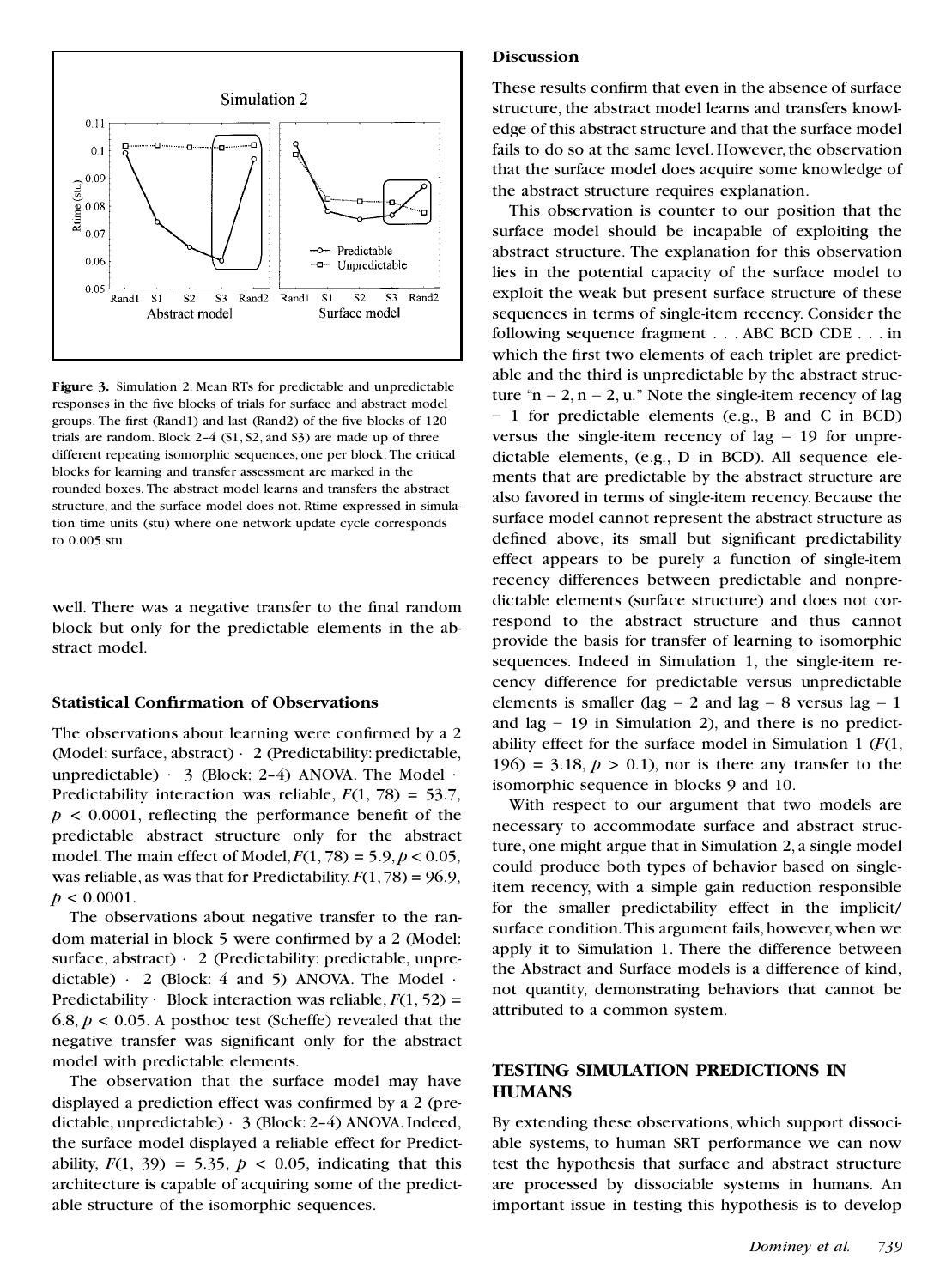a method to isolate such processes in humans. As mentioned above, several recent studies demonstrate that abstract rule processing involves explicit intentional effort in mapping the appropriate rule onto the target problem (Gick & Holyoak, 1983; Gomez, 1997; Mathews et al., 1989; Shanks & St. John, 1994), whereas surface structure processing is likely to be a more automatic, implicit function (e.g., Cohen et al., 1990; Curran & Keele, 1993). We consider that in implicit conditions, primarily processes capable of learning surface but not abstract structure will be accessible, whereas in explicit conditions both will be accessible.

We thus employ two experimental conditions to dissociate the effects of surface structure versus abstract structure learning. In the Explicit condition, the subjects were shown a diagram visually depicting the abstract structure in question and were told before and once during the examination that such a rulelike structure might be found in the subsequent testing and that searching for and finding such a structure could aid their performance.In the Implicit condition the subjects were simply told that they should respond as quickly and accurately as possible. In the following three experiments, we compare explicit and implicit human performance in SRT tasks that manipulate surface and abstract structure, with the goal of demonstrating that learning surface and abstract structure rely on functionally dissociable mechanisms. Experiment 1 thus repeats the protocol that was used in Simulation 1.

## **Experiment 1 Results: Learning Surface and Abstract Structure**

The analysis focused on the RT data for predictable and unpredictable events. The mean RTs for predictable and unpredictable responses in blocks 1 through 10 are presented in Figure 4 for the Explicit and Implicit groups. Both groups display progressively reducing RTs in blocks 1 through 6, with an additional reduction for the predictable elements seen only in the Explicit group. This suggests that although both groups profit from the surface structure, only the Explicit group benefits additionally from the abstract structure. This predictability advantage in the Explicit group does not appear to change over blocks 1 through 6. Both groups display negative transfer to random material in block 7 and positive transfer to block 8, which is constructed as blocks 1 through 6. The test of transfer involves new material with different surface structure but the same abstract structure in blocks 9 and 10. The explicit group transfers knowledge of the abstract structure as revealed by signicantly reduced RTs for predictable elements in block 9 and 10, whereas the implicit group shows no evidence of learning or transfer of the abstract information.

In posttest interviews, all of the Explicit group subjects reported awareness of a repeating structure in the



**Figure 4.** Experiment 1. Mean RTs for predictable and unpredictable responses in the 10 blocks of trials for Explicit and Implicit subjects. Blocks 1 through 6 and 8 have the same surface and abstract structure. Blocks 9 and 10 retain this abstract structure but have a different surface structure. Block 7 is random. The critical blocks for learning and transfer assessment are marked in the rounded boxes. Explicit subjects learn surface and abstract structure and display transfer to blocks 9 and 10. Implicit subjects learn only surface structure, with no transfer.

sequence blocks and were able to sketch a figure that reflected ABCBAC structure. The sketches were considered to reflect reasonable awareness if they included at least two of the three repetitions  $n - 2$ ,  $n - 4$ , and  $n - 1$ 3. None of these subjects reported a specific awareness of the 12-element sequence ABCBACDEFEDF, and our interview did not attempt to quantify partial knowledge. None of the Implicit group subjects reported any awareness of the underlying abstract structure or a specific awareness of the 12-element sequence ABCBACDEFEDF.

#### *Statistical Conrmation of Observations*

The observations about learning in blocks 1 through 6 were confirmed by a 2 (Group: Explicit, Implicit)  $\cdot$  2 (Predictability)  $\cdot$  6 (Block: 1-6)  $\cdot$  ANOVA. The effect of Group,  $F(1, 696) = 155.8$ ,  $p < 0.0001$ , was reliable, as were the effects for Predictability,  $F(1, 696) = 10.7$ ,  $p <$ 0.005, and for Block, *F*(5, 696) = 36.0, *p* < 0.0001. The interaction between Group and Predictability was reliable,  $F(1, 696) = 14.2, p < 0.0005$ , corresponding to the observation of a Predictability effect in the Explicit but not Implicit group. This was confirmed by the absence of a Predictability effect for the Implicit group (*F*(1,  $348$ ) = 0.11,  $p = 0.7$ ). The observation that the predictability effect did not vary with block was confirmed by the nonsignicant interaction between Predictability and Block (1 through 6) for the Explicit group,  $F(5, 348) =$  $0.18, p > 0.9.$ 

The observations about negative transfer to a random series in block 7 for both groups were confirmed by a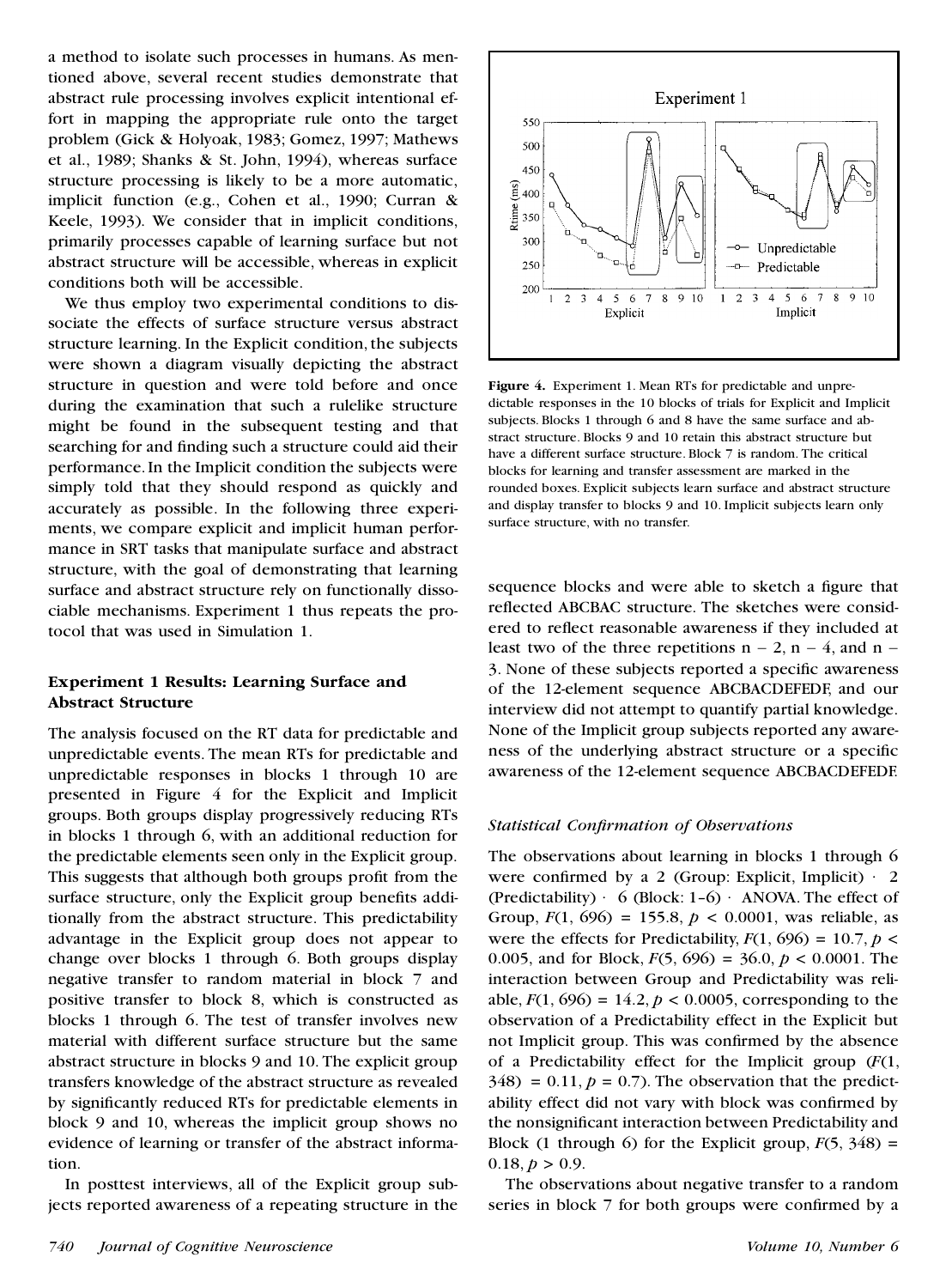2 (Group: explicit, implicit)  $\cdot$  2 (Predictability)  $\cdot$  2 (Block: 6 and 7) ANOVA.The interaction between Group and Block was reliable,  $F(2, 232) = 22.4, p < 0.0001$ . Planned comparisons revealed significant differences in both groups between RTs in blocks 6 and 7 for predictable and unpredictable events. The effect for Block was also reliable,  $F(1, 232) = 257.9$ ,  $p < 0.0001$ , as was that for Group,  $F(1, 232) = 6.7$ ,  $p < 0.05$ .

The observation about transfer of acquired knowledge to the new sequence was confirmed by a 2 (Predictability)  $\cdot$  2 (Group: explicit, implicit)  $\cdot$  2 (Block: 9 and 10) ANOVA. The Group effect was reliable,  $F(1, 232) =$ 38.7,  $p < 0.0001$ , as were those for Predictability,  $F(1)$ , 232) = 15.37,  $p < 0.0005$ , and Block,  $F(1, 232) = 18.5$ , *p* < 0.0001. The interaction between Group and Predictability was reliable,  $F(1, 232) = 5.2$ ,  $p < 0.05$ . Separate ANOVAs for the two groups confirmed a significant Predictability effect for the Explicit group  $(F(1, 116) = 17.6$ ,  $p < 0.0001$ ), but not for the Implicit group ( $F(1, 116) =$  $1.7, p = 0.23$ .

#### *Discussion*

The results from the Implicit and Explicit groups provide clear evidence for a dissociation between processing of the surface and abstract structures of a sequence that has both structures. Explicit subjects acquired and used both types of knowledge and transferred the abstract knowledge to a new, isomorphic sequence. Note that transfer does not imply improvement on the transfer block but simply the maintenance of the previously established performance. The Implicit group acquired only the surface structure and did not transfer this information to the isomorphic sequence. It is important to note that with respect to the abstract structure, the group difference is a difference of kind, not of degree. There is no evidence of acquisition of the abstract structure in the Implicit group. In contrast, both groups demonstrate a signicant learning of the surface structure. The fact that surface structure can be acquired independently of abstract structure argues strongly for the existence and use of distinct processes for treating surface and abstract structure.

Because our Explicit subjects were briefed on the rule, their performance improvement for predictable elements could be attributed to their learning to apply the rule rather than their learning or discovery of the rule itself. The point of interest, however, is that knowledge of the rule yields a performance advantage for predictable but not unpredictable elements both in the initial training sequence and in a new, isomorphic sequence, indicating a transfer of the rule-based information.

#### *Comparing Simulation and Human Performance*

It is of interest to note the difference between the human and simulation data in these conditions.Whereas the surface model predicts the behavior of the Implicit group rather well, the abstract model differed from the Explicit group in two major ways. First, it displayed no learning for the unpredictable elements, whereas the Explicit group showed significant learning. To understand this difference we note that the simulations allow a complete isolation of the surface and abstract systems, but this is not possible in humans. That is, for explicit learning in humans, we cannot prevent the surface (implicit) system from operating in parallel with the abstract (explicit) system. This is demonstrated by the signicant learning effect in the Explicit group for elements that have surface structure but are unpredictable by the abstract structure. This, along with the Group  $\cdot$  Block (6 and 7) interaction, allows us to consider that there is an additive effect between these two systems in humans (Mathews et al., 1989).

The second major difference is the lack of negative transfer for predictable elements in block 9 for the Abstract model as compared to the Explicit subjects.The abstract model does not, in fact, make any distinction between blocks 8 and 9 because it operates entirely in terms of abstract structure, which is identical for these two isomorphic sequences. Explicit subjects' performances on predictable elements of the abstract structure on block 9, however, are influenced by the change in surface structure, even though the abstract structure remains the same, demonstrating the additive effect between surface and abstract structure processing mechanisms in humans.

As we previously stated, simulation of the abstract model alone is psychologically invalid in the sense that although the processes related to abstract structure can be engaged (or not) as a function of the pretrial instructions and intention, the processes that treat surface structure are engaged by default. Thus we should consider the combined behavior of both of the dual processes to simulate what occurs in explicit conditions. We simulate the performance of such a dual process model as a nonlinear combination of the performance of the surface and abstract models. This performance and that of explicit human subjects were compared by a piecewise linear regression on the 20 data points defined by the RTs for predictable and unpredictable elements for the dual-process model and the Explicit group, yielding a significant correlation,  $r^2 = 0.79$ ,  $p <$ 0.00001 versus the correlation  $r^2 = 0.33$ ,  $p = 0.0093$  for the Abstract versus Explicit comparison. Figure 5 displays the resulting behavior for the dual process model. We now see humanlike performance regarding learning for the unpredictable events, and negative transfer in block 9 is now seen in the hybrid model.A linear regression analysis for the Surface model and Implicit group revealed a correlation of  $r^2 = 0.853$ ,  $p < 0.0001$ .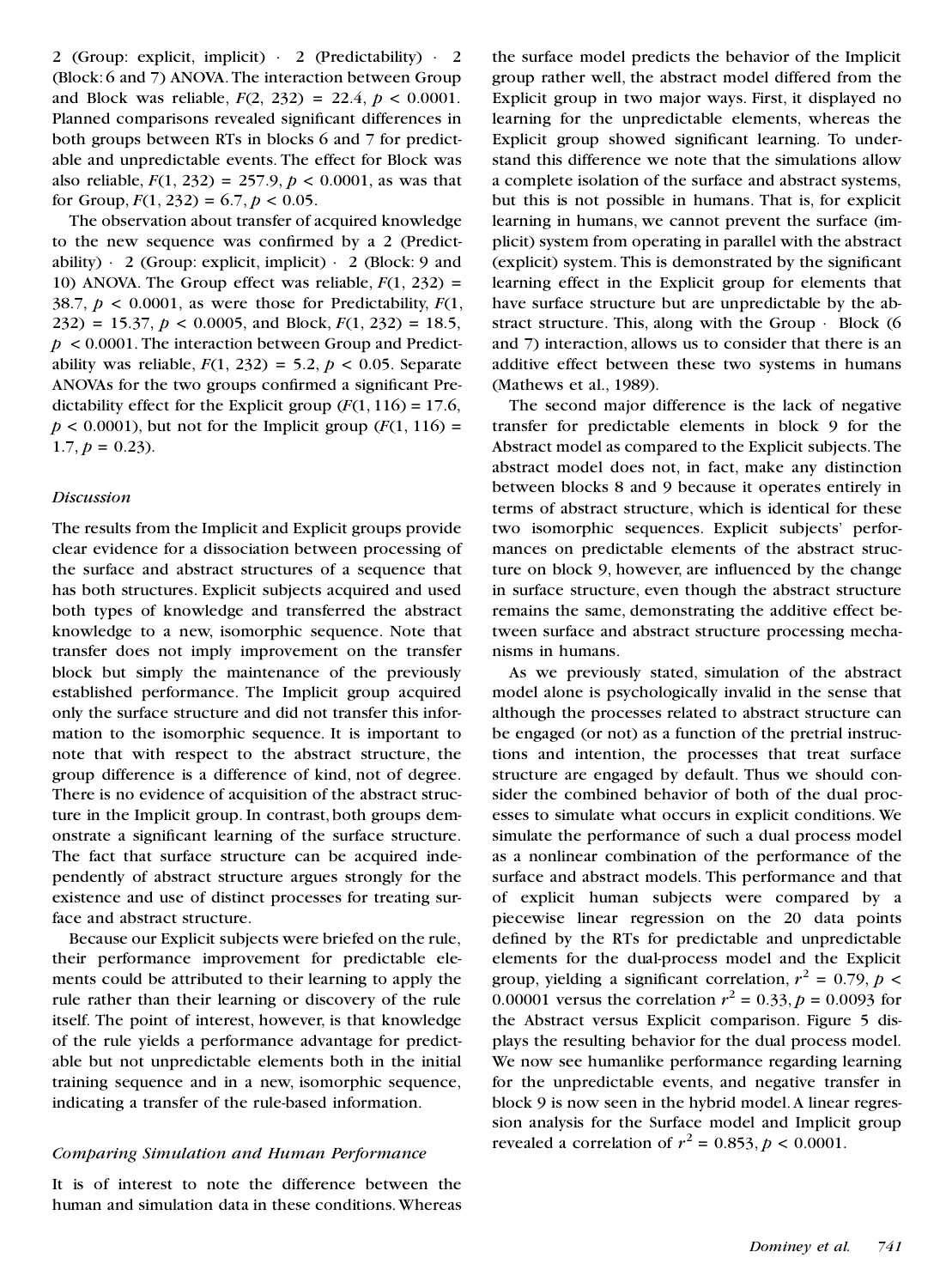

**Figure 5.** Experiment 1. Comparison of explicit human perfor mance and dual process model performance. Same format as Fig ure 4, see text.

## **Experiment 2 Results: Learning Abstract Structure Alone**

We now test the learning and transfer of abstract structure (ABCBAC) with continuously changing surface structure. The mean RTs for predictable and unpredictable responses in blocks 1 through 9 are presented in Figure 6 for the Explicit and Implicit groups. The Explicit group displays greatly reduced RTs for the predictable versus unpredictable responses in blocks 1 through 6, whereas such a reduction is not seen for the Implicit group. In the test of transfer to a new but similar abstract structure (ABACBC) in block 7 and transfer to random material in block 9, the Explicit group displayed a large RT increase for the predictable elements but not for the unpredictable ones. This effect appears absent in the Implicit group. This difference in behavior for transfer to the new abstract structure (block 7) indicates that the Explicit group learns the abstract structure itself, but the Implicit group does not.

In the posttest interviews, all of the Explicit subjects reported awareness of a repeating structure in the sequence blocks and were able to sketch a figure that reflected some knowledge of the ABCBAC structure. The sketches were considered to reflect reasonable awareness if they included at least two of the three repetitions  $n-2$ ,  $n-4$ , and  $n-3$ . As in Experiment 1, none of the Implicit subjects reported any awareness of the underlying structure.

#### *Statistical Conrmation of Observations*

The observations about learning and transfer of the abstract structure were confirmed by a 2 (Group: explicit,  $implicit) \cdot 2$  (Predictability: predictable, unpredictable)  $\cdot$  6 (Block: 1–6) ANOVA. The interaction between Group



**Figure 6.** Experiment 2. Mean RTs for predictable and unpredictable responses in the nine blocks of trials for Explicit and Implicit subjects. There is no repetitive surface structure throughout the nine blocks. Block 7 uses a different abstract structure than that in blocks 1 through 6 and 8, and block 9 is random. The critical blocks for learning and transfer assessment are marked in the rounded boxes. Only Explicit subjects learn the abstract structure and display negative transfer to the novel abstract structure in block 7.

and Predictability was reliable,  $F(1, 336) = 70.5$ ,  $p <$ 0.0001, corresponding to the observation that the prediction effect is seen primarily in the Explicit group. The effect of Group,  $F(1, 336) = 4.8$ ,  $p < 0.05$ , was also reliable, as were the effects for Predictability,  $F(1, 336) =$ 106.8,  $p < 0.0001$ , and for Block,  $F(5, 336) = 8.5$ ,  $p <$ 0.0001.

The observations about negative transfer to a different abstract structure and to a random series for the Explicit subjects were confirmed by a 2 (Group: explicit, Implicit)  $\cdot$  2 (Predictability: predictable, unpredictable)  $\cdot$  3 (Block:  $7-9$ )  $\cdot$  ANOVA. The Group effect was reliable,  $F(1, 1)$  $168$ ) =  $42.8$ ,  $p < 0.0001$ , as were those for Predictability,  $F(1, 168) = 53.11, p < 0.0001$ , and Block,  $F(2, 168) = 12.6$ ,  $p < 0.0001$ , and all three of the two-way interactions. Planned comparisons revealed significant differences between RTs in blocks 7 and 8 (new versus learned abstract structure) and blocks 8 and 9 (learned abstract structure versus random) only for the Explicit subjects and only for the predictable elements.

The observation about a possible Predictability effect in the Implicit group was confirmed by a 2 (Predictability)  $\cdot$  6 (Block: 1–6) ANOVA. The effect for Predictability was just reliable,  $F(1, 168) = 3.97$ ,  $p = 0.048$ . However, the lack of negative transfer in block 7 as revealed by planned comparison indicates that the predictability effect for the Implicit group is in fact due to single-item recency as described in Simulation 2, rather than learning that is specific to the abstract structure.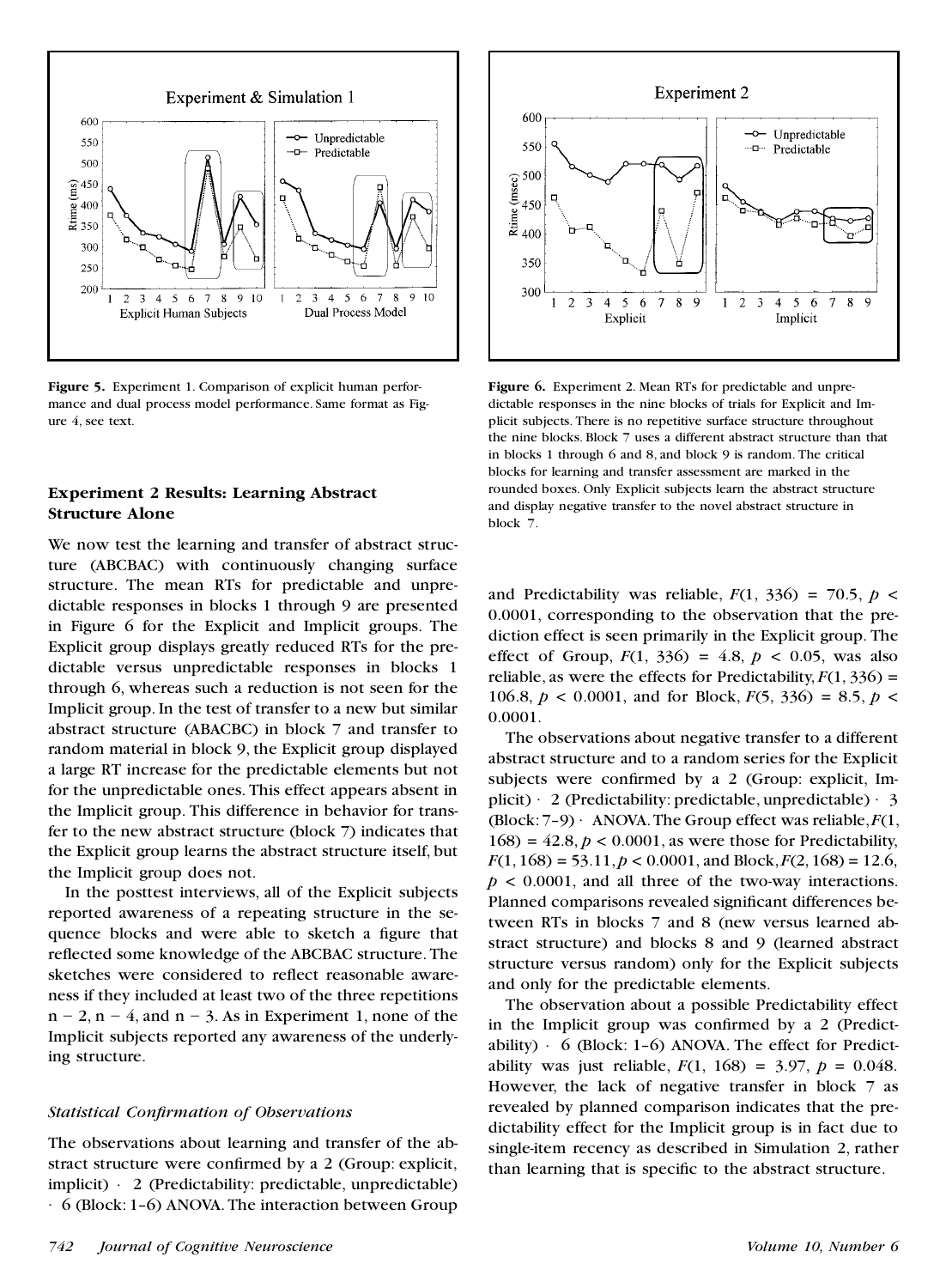#### *Discussion*

This experiment demonstrated that abstract knowledge can be acquired by the Explicit subjects even in the absence of repeating surface structure and that this knowledge is specific to a given abstract structure and does not transfer to related but different abstract structure. Indeed, for the predictable elements, the Explicit group showed negative transfer to a new abstract structure and to random material, ruling out the possibility that their predictability effect is due to single-item recency. In contrast, in the Implicit group there was no change in the small predictability effect when the abstract structure was changed, indicating the use of recency cues in the surface structure. This allows us to conclude that the relatively small predictability effect in the Implicit group is not due to weak learning of the abstract structure but rather to single item recency effects. Note again, however, that the single-item recency explanation does not hold for the Explicit group because the negative transfer in block 7 is unexplained.

## **Experiment 3 Results: Learning Abstract Structure Alone**

Figure 7 displays the mean RT values for predictable and unpredictable elements for the Explicit and Implicit groups in the task described in Simulation 2. During training in blocks 2 through 4, the predictable structure had a large effect on RTs, primarily for the Explicit group, as learning accumulated over the three sequence blocks, although there appears to be some effect of predictability in the Implicit group as well. There was a large negative transfer to the final random block but only for the predictable elements in the Explicit group.

In the posttest interviews, all of the Explicit subjects reported awareness of a repeating structure in the three sequence blocks and were able to sketch a figure that reflected the " $n - 2$ ,  $n - 2$ , u" structure. The sketches were considered to reflect reasonable awareness if they included a directed graph representing the pattern A-B-A-B-C. In contrast, none of the Implicit subjects reported any awareness at all of the underlying analogical schema. Several reported that if there was any pattern, it was too long and complicated to be learned.

#### *Statistical Conrmation of Observations*

The observations about training were confirmed by a 2 (Group: explicit, implicit) × 2 (Predictability: predictable, unpredictable)  $\cdot$  3 (Block: 2-4) ANOVA. The Group  $\cdot$ Predictability interaction was reliable, *F*(1, 78) = 37.3,  $p < 0.0001$ , indicating that the performance benefit of the predictable abstract structure is dependent, as predicted, on Group. The main effect of Group,  $F(1, 78) =$ 51,  $p < 0.0001$ , was reliable, as were those for Predictability,  $F(1, 78) = 74.6$ ,  $p < 0.0001$ , and for Block,  $F(2, 78)$ 



**Figure 7.** Experiment 3. Mean RTs for predictable and unpredictable responses in the five blocks of trials for Explicit and Implicit groups. The first and last of the five blocks of 120 trials are random (Rand). Block 2–4 (S1, S2, and S3) are made up of three different repeating isomorphic sequences, one per block. The critical blocks for learning and transfer assessment are marked in the rounded boxes. Only Explicit subjects learn the abstract structure.

 $= 7.2, p < 0.005$ , and for the Predictability  $\cdot$  Block interaction,  $F(2, 78) = 4.48$ ,  $MSE = p < 0.005$ . The observations about a progressive improvement in the Explicit group were confirmed by a 2 (Predictability)  $\cdot$  3 (Block:  $2-4$ ) ANOVA, with a significant interaction  $(F(2, 39)) =$ 5.69,  $p < 0.0001$ ).

The observations about negative transfer to the random material in block 5 were confirmed by a 2 (Group: explicit, implicit)  $\cdot$  2 (Predictability: predictable, unpredictable)  $\cdot$  2 (Block: 4 and 5) ANOVA. The Group  $\cdot$ Predictability  $\cdot$  Block interaction was reliable,  $F(1, 52) =$ 11.4,  $p < 0.005$ , reflecting the observed negative transfer from block 4 to 5 only for the Explicit group with predictable elements. A post hoc test (Scheffe) revealed that the negative transfer was signicant only for the Explicit group with predictable elements.

The observation that the Implicit group may have displayed a Predictability effect was not confirmed by a 2 (predictable, unpredictable)  $\cdot$  3 (block 2-4) ANOVA. However, the implicit group displayed a nearly reliable effect for Predictability,  $F(1, 39) = 3.9$ ,  $MSE = 8880$ ,  $p =$ 0.055, suggesting that like the Surface model, they exploited single-item recency effects in the isomorphic sequences. Neither the Block effect nor the interaction were reliable.

#### *Discussion*

To compare the results of the surface model with those from the Implicit subjects, a linear regression was applied to the 10 RT means (predictable and unpredictable in the five blocks), demonstrating a significant correla-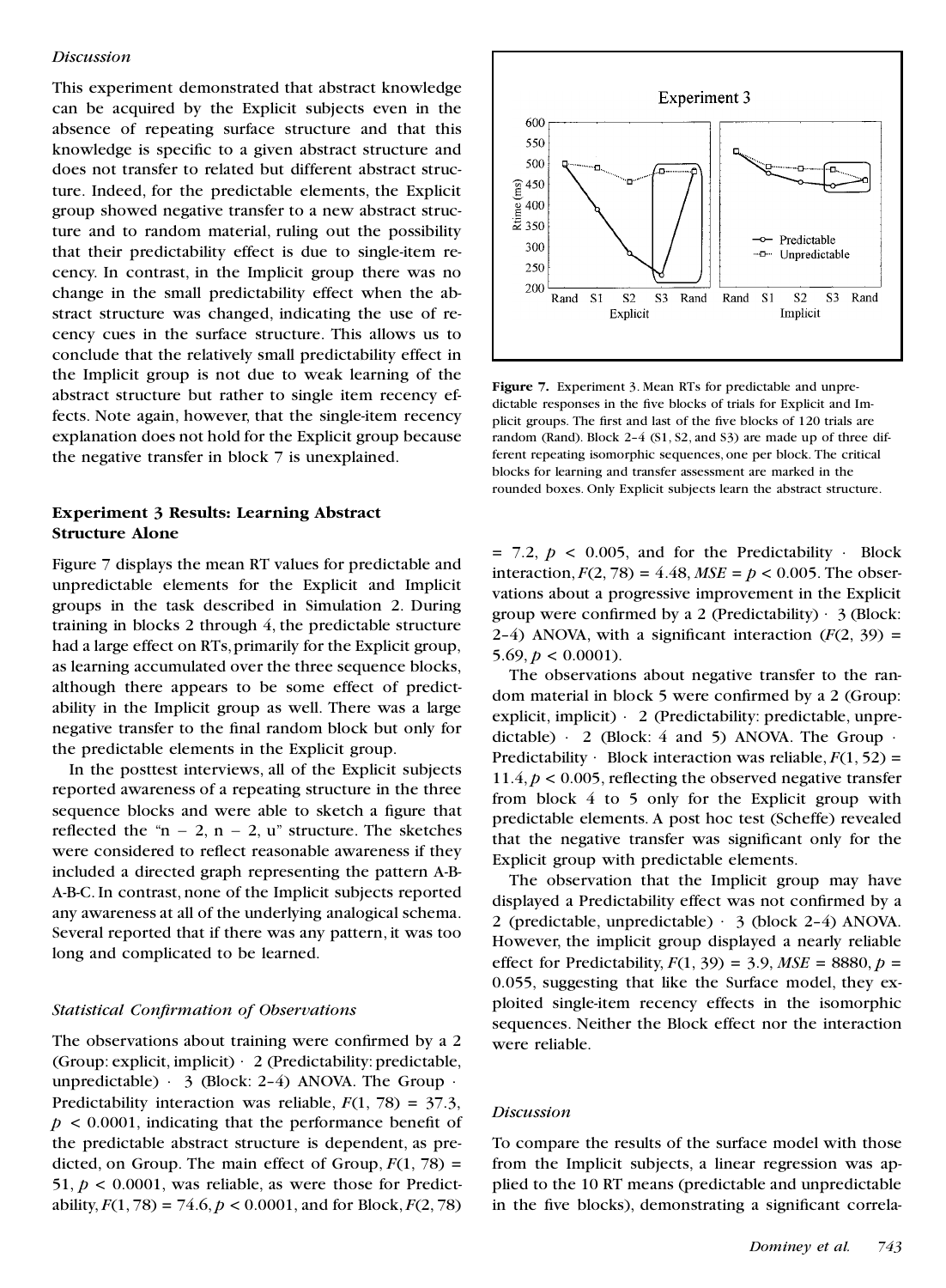tion with  $r^2 = 0.76$ ,  $p = 0.001$ . The same analysis for the abstract model and Explicit subjects also yielded significant correlation with  $r^2 = 0.93$ ,  $p = 0.000005$ .

These data reconfirm the observation that explicit learning conditions are necessary to encode and transfer abstract structure. Likewise,simulation data indicate that only the abstract model architecture is adequate for learning the abstract structure that is common to the three sequence blocks and also imply that small predictability effects in the Implicit group might be due to single-item recency.This suggests that in explicit learning a processing capability—corresponding to that of the abstract model—is enabled, whereas it is not enabled in the implicit learning conditions.

## **GENERAL DISCUSSION**

A given sequence of stimuli can encode different types of information or structure. Depending on the type of encoded structure, different mechanisms may be required to extract that structure (e.g., Chomsky, 1959; Turing, 1936). We define surface structure in terms of the straightforward serial order of sequence elements. In contrast, abstract structure is defined in terms of ordered relations between repeating sequence elements. Thus, although the two sequences ABCBAC and DEFEDF have different surface structures, their abstract structures are identical. The purpose of the current research has been to test the hypothesis that, as defined, surface and abstract sequential structure are processed by distinct and dissociable systems. Separate results from simulation and related human experiments support this hypothesis and, combined with recent neuropsychological results, provide a framework for an initial specification of the underlying neurophysiology.

## **Simulation Evidence for Dissociable Processes**

It has been clearly demonstrated that although our "surface model" of sequence learning, based on the functional neuroanatomy of the primate fronto-striatal system (Dominey, Arbib, et al., 1995), is quite capable of displaying humanlike performance for learning surface structure (Dominey, 1995, 1998a, 1998b) as well as explaining primate cortical electrophysiological results in cognitive sequencing tasks (Dominey, Arbib, et al., 1995; Dominey & Boussaoud, 1997), it fails to learn abstract structure (Dominey, 1997b; Dominey et al., 1995a, 1995b). This provides a formal argument for the independence of processes that learn surface and abstract structure, respectively. Part of what is missing in the surface model is a specialized short-term or working memory that has been proposed to be necessary to construct the mapping from source to target problems in analogical reasoning (Holyoak et al., 1994; Holyoak & Thagard, 1989; Thagard, Holyoak, Nelson, & Gochfeld, 1990). When the surface model is modified to include a short-term memory of the previous responses that can be compared with current responses, so as to encode the repetitive structure, the resulting abstract model is capable of learning and exploiting the abstract structure of sequences, independently of the surface structure (Dominey, 1997a, 1997b, 1998c; Dominey et al., 1995a, 1995b). This provides the second half of the dissociation. The surface model learns surface but not abstract structure, and the abstract model learns abstract but not surface structure, with the surface model simulating performance of the implicit group, and the combined surface and abstract models simulating performance of the explicit group.

One might argue, however, that the more powerful Abstract model could simulate both groups' performance. If the extent of the short-term memory is increased to accommodate the 12 previous events, the Abstract model could learn the surface structure of sequence ABCBACDEFEDF from Experiment 1, based on the abstract structure " $n - 12$ ,  $n - 12$ , ...,  $n - 12$ ." In this sense, one might suggest that the same model could explain behavior attributed to distinct processes for surface and abstract structure, with explicit and implicit human performance modeled by a simple gain modification in the single model. There are, however, at least two flaws in this approach.

First, as we recall from Experiment 1, the Implicit and Explicit groups' performances are different in kind, not in degree. The highly visible predictability effect in the Explicit group does not exist in the Implicit group. Thus a simple "gain" change in the abstract model can account for this difference. Second, for the implicit group, the data could be explained by the abstract model only if (1) the size of the STM is raised to 12 elements (versus a minimal STM size of only 4 required for the explicit group) and (2) the implicit group is modeled by a much more complex and memory-intensive system than the explicit group (i.e., STM extent of 12 versus  $7 \pm 2$ ). Thus, the single-model approach requires one to defend the idea that a system that is quite "overqualified" is at work in all manipulations of surface structure. In taking this position, one is forced to reject a large body of work on recurrent network learning (e.g., Cleeremans & McClelland, 1991; Dominey, 1995, 1998a, 1998b; Elman, 1990) and obliged to say that even though recurrent networks can simulate SRT and related results, a more complex model must be proposed to avoid a dual-process explanation.

We clearly admit, however, that the dual-process model as proposed is by no means complete. That is, there are related forms of rule-based abstract structures that cannot be processed by the abstract model. For example, consider the sequence "A-B-C, left of A, left of B, left of C." The first three elements are unpredictable, and the next three are predictable, based their spatial relations with the first three. Although humans are likely to pick up on this rule and transfer it to isomorphic sequences, the abstract model in its current state would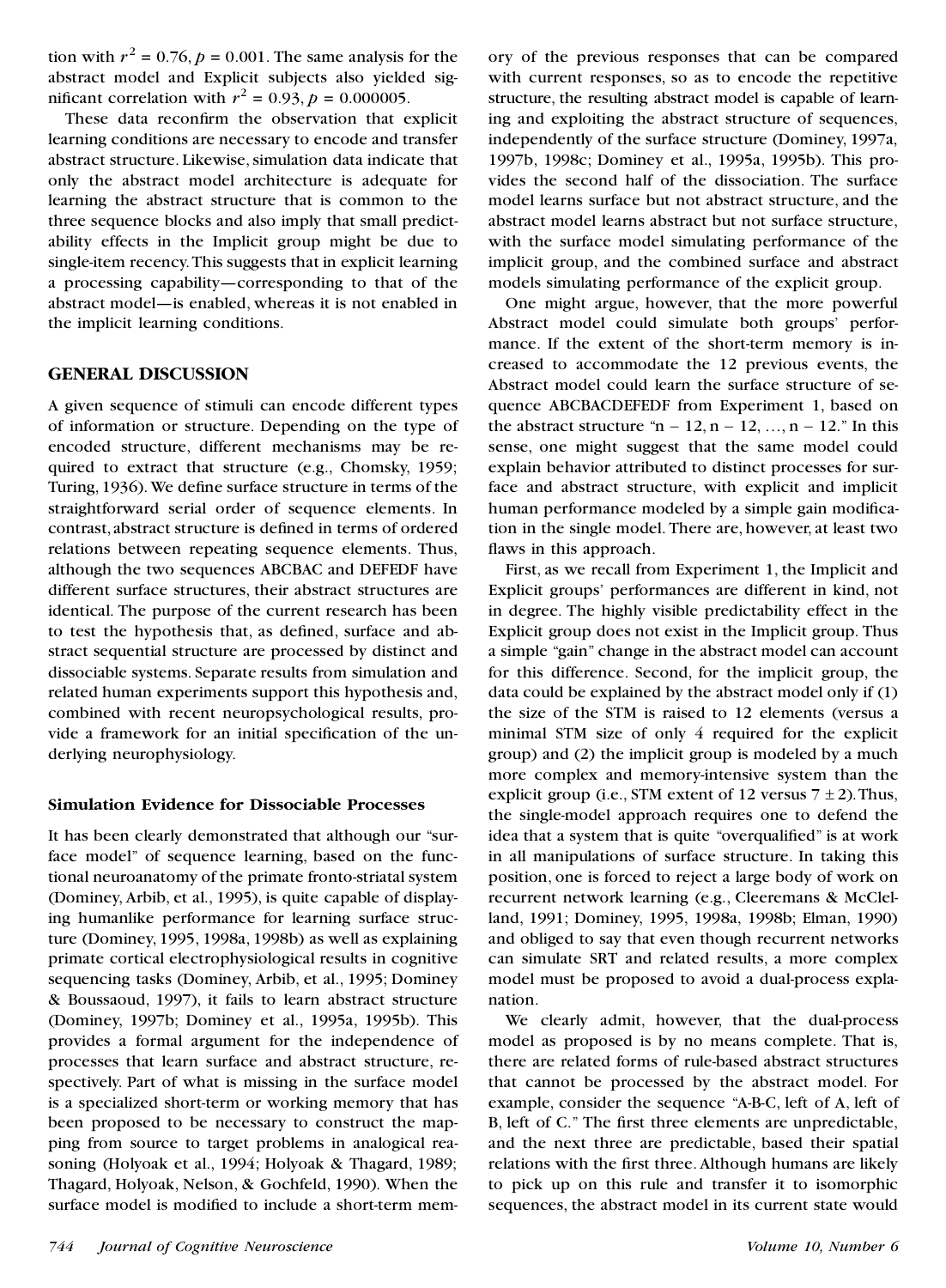not because it doesn't have the representational hardware to exploit these spatial relations.

# **Experimental Evidence for Dissociable Processes from Healthy Subjects**

The results of manipulation of surface and abstract structure in three experiments with human subjects provide evidence that two distinct mechanisms are required to treat surface and abstract structure, respectively, in humans. Experiment 1 provided the crucial test of whether knowledge of surface structure could be acquired independently of knowledge of abstract structure while both were present. In agreement with the proposed hypothesis, implicit subjects, although capable of signicant learning of surface structure, did not learn the abstract structure nor display transfer to the new isomorphic sequences. Experiments 2 and 3 demonstrated that in the absence of surface structure, only explicit subjects are capable of extracting the abstract structure and transferring it to isomorphic sequences, and Experiment 2 demonstrated that this learning is highly specific to the learned abstract structure.

It is important to note that we do not claim that explicit learning is equal to abstract structure learning, nor that implicit learning is equal to surface structure learning. Our point is to demonstrate the existence of distinct processes for distinct types of information processing. To do so we choose to observe performance in the functional modes (implicit versus explicit) in which these processes may be expressed or liberated. Our choice is supported by the observation of Gomez (1997) that in an implicit sequence learning task, surface structure was learned but no learning or transfer of abstract structure occurred. This suggests that holistic exposure to entire strings permits additional processing that is not possible in an element-by-element presentation as in our SRT tasks. Likewise, in an AGL task using the same material but presented in letter strings, Gomez observed that surface structure (first-order dependencies) learning can occur without explicit awareness, whereas learning abstract structure (supporting transfer to changed letter sets) is invariably linked to explicit knowledge. The debate over the possibility of transfer with implicit learning, however, is not yet resolved (Gomez, 1997; Knowlton & Squire, 1993) and is likely to require the use of control subjects in the testing conditions and a careful control over nongrammatical cues that could bias transfer scores. In this framework, although AGL has been often considered a test of implicit learning, we recall that the testing phase includes an instruction to exploit rulebased regularities that probably invokes explicit abstraction processes (Perruchet & Pacteau, 1991; Reddington & Chater, 1996). It is just this kind of explicit instruction to directs one's attention that can lead subjects in problem-solving studies to abstract a shared rule based on previous problems to solve the current problem (Gick & Holyoak, 1983). Such behavioral process shifting is consistent with recent observations that attentional state and awareness can influence the selection of neurophysiological cognitive processes (Grafton, Hazeltine, & Ivry, 1995; Treue & Maunsell, 1996).

# **Toward a Neurophysiological Basis for Dissociable Systems**

We can now begin to specify a neurophysiological basis for these dissociable systems for surface and abstract structure processing in terms of recent results from neuropsychological experiments. Patients with frontostriatal dysfunction due to Parkinson's disease are signicantly impaired in a SRT task that requires learning surface structure under implicit conditions, yet they have near normal performance when the task becomes explicit (Pascual-Leone et al., 1993). More interestingly, these patients display an intact capability to learn abstract sequential structure in explicit conditions (Dominey et al., 1997; Dominey & Jeannerod 1997). This indicates that although the fronto-striatal system provides part of the neurophysiological basis for implicit processes that can acquire surface structure, it is less involved in explicit processes that treat abstract structure. This is supported by the demonstration that our model of the primate cortico-striatal system that explains prefrontal electrophysiology during primate sequence learning tasks (Dominey, Arbib, et al., 1995; Dominey & Boussaoud, 1997) is also capable of learning surface structure, yet fails to learn abstract structure (Dominey, 1997b; Dominey et al., 1995a, 1995b).

In comparison to the Parkinson's disease patients, schizophrenic patients yield an opposite profile and another piece of the puzzle.That is, although schizophrenic patients display significant learning of surface structure, they fail to learn abstract structure (Dominey & Georgieff, 1997). Because schizophrenia is characterized in part by a hypoactivity of the left anterior cortex (Suzuki, Kurachi, Kawasaki, Kiba, & Yamaguchi, 1992), we can consider that the impaired abstract structure learning in these participants might be related to this left hypofrontality. Such an interpretation fits well with the initial motivation behind the development of the abstract model, which was to account for the ability to generalize between "grammatically" related, but novel, sensorimotor sequences (Dominey, 1997b). This work was based in part on related ideas from Greenfield (1991) suggesting that linguistic syntax, and abstract aspects of motor control, are treated in Broca's area and adjacent cortical motor areas in the left anterior cortex. It is thus of interest to note that the left hypofrontality may contribute not only the failed processing of abstract structure that we observed in schizophrenic patients (Dominey & Georgieff, 1997) but also to their impairment in grammatical language processing (e.g., Portnoff, 1982). We thus propose that surface structure can be learned by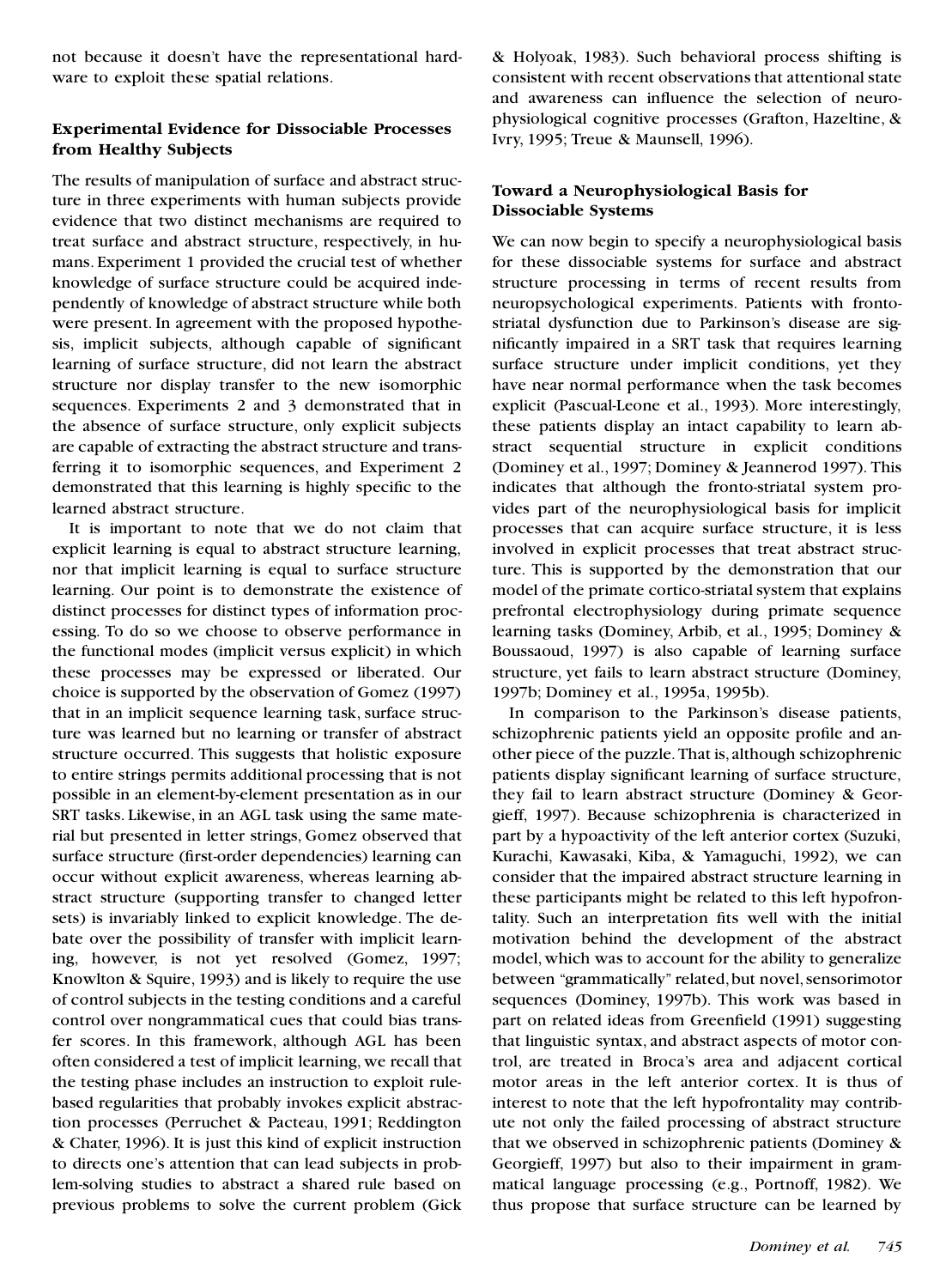processes that can operate under implicit conditions and rely on the fronto-striatal system, whereas learning abstract structure requires a more explicit activation of dissociable processes that rely on a network that includes the left anterior cortex.

# **Conclusion**

From the theoretical perspective that fundamentally different information structures must be treated by distinct computational machines, we predicted the existence of computationally, behaviorally, and neurophysiologically dissociable systems for treating surface and abstract structure in sensorimotor sequences. Starting with a recurrent network that is based on the functional neuroanatomy of the fronto-striatal system, we demonstrated that surface structure can be learned independently of abstract structure and that only after undergoing modifications that provide distinct representational capabilities can the updated model learn abstract structure. We propose that the surface (frontostriatal) model corresponds to human processes that are accessible in implicit conditions and that the abstract model corresponds to human processes that must be deliberately put into play in explicit conditions. This concurs with an increasing body of evidence that transfer performance in artificial grammar and sequence learning is linked to explicit knowledge and processing (Gomez,1997;Mathews et al.,1989; Perruchet & Pacteau, 1991; Reddington & Chater, 1996). Three human experiments designed around these assumptions demonstrated that the processing of surface and abstract structure can be behaviorally dissociated in human subjects, corresponding to the dissociation between the surface and abstract models. These results support our initial hypothesis that surface and abstract structure are treated by distinct mechanisms. Combined with our neuropsychological results, the current results are consistent with the position that implicit processes for surface structure learning depend on the fronto-striatal system, whereas processes for abstract structure learning that are revealed in explicit conditions rely in a dissociated fashion on a network that includes the left anterior cortex. This is in agreement with the general position that instances versus rules or categories are probably treated by dissociable information processing systems in humans (e.g., Knowlton & Squire, 1993, 1996; Shanks & St.John,1994).

# **METHODS**

# **Simulation 1:Learning Surface and Abstract Structure**

The first simulation is designed to test the models' ability to learn surface and abstract structure when both are present in the same sequence to determine if it is possible to learn surface structure independently of abstract

structure. The SRT test we employ consists of 10 blocks of 108 trials each, where each trial corresponds to the presentation of a single-sequence element. Blocks 1 through 6, and 8 use an abstract structure of the form u, u, u, n – 2, n – 4, n – 3 (where "u" signifies unpredictable, and " $n - 2$ " indicates a repetition of the element two places behind, etc.). This abstract structure recurs twice in the 12-element sequence ABCBACDEFEDF that repeats nine times in each block. Thus, each repetition of the sequence contains two repetitions of the abstract structure and one repetition of the surface structure. In this sequence, predictable elements have a mean singleitem recency of lag  $-2$ , while the unpredictable elements are lag – 8. Block 7 is a random series of elements. Blocks 9 and 10 each use nine repetitions of a new, 12-element sequence, isomorphic to that used in blocks 1 through 6 and 8 (i.e., with the same abstract structure but with a different surface structure), by using a different mapping of A through F to elements in the input array.

In evaluating the performance of the models, the following constraints should be kept in mind. For the abstract structure in question (ABC BAC), the first three elements (ABC) are considered to be unpredictable, whereas the second three are completely predictable (BAC). Pure abstract structure learning should be manifest as a reduction in RTs for the predictable but not the unpredictable elements, with a high degree of transfer to the isomorphic sequence in blocks 9 and 10. Pure surface structure learning should be manifest as an RT reduction for both predictable and unpredictable elements because that distinction is valid only with respect to the abstract structure. In addition, there should not be significant transfer of surface structure learning to the isomorphic sequence in blocks 9 and 10. This experiment was performed on five surface and five abstract models.

# **Simulation 2: Learning Abstract Structure Alone**

The first simulation experiment demonstrated the dissociation of surface and abstract structure processing when both are present in the same sequence. In this simulation, we address two resulting questions: First, in the absence of surface structure, is the abstract model still capable of learning the abstract structure? Second, is there truly no information that is available to the surface model in a sequence that has abstract but not surface structure?

These questions are addressed through the use of sequences that have a low degree of surface structure and a high degree of abstract structure. The experiment consists of five blocks of 120 trials each. Blocks 1 and 5 are randomly organized, and blocks 2 through 4 are sequence blocks. Sequence blocks are based on 24 element sequences of the form ABC BCD CDE DEF EFG FGH GHA HAB repeated five times to make a block of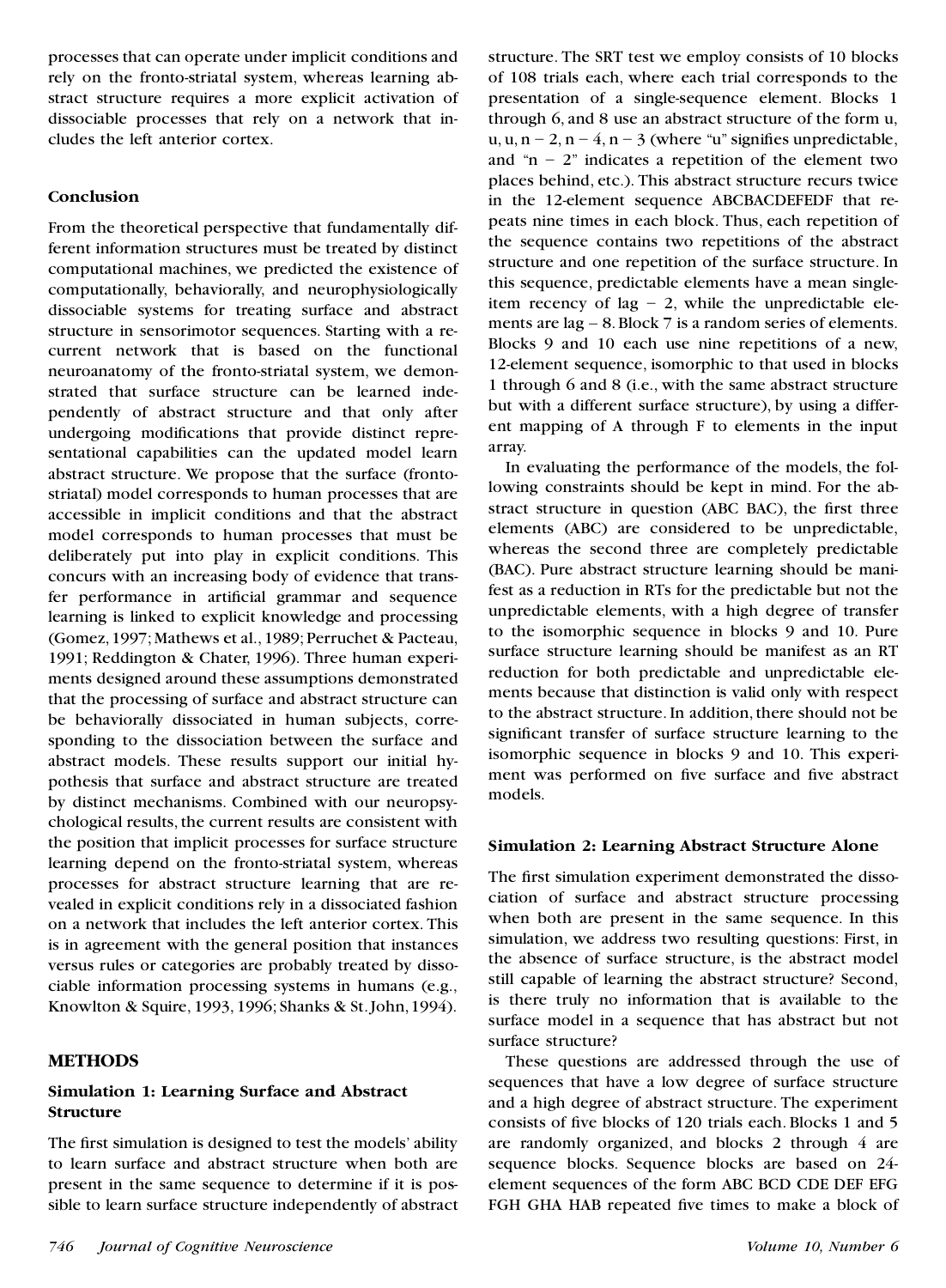120 trials.To appreciate the surface structure complexity of this 24-element sequence, note that each of the eight (A through H) elements appears three times, with two different successors, yielding a complex, or ambiguous, sequence. We thus consider that this sequence has a surface structure that should be relatively difficult to learn. In contrast, a clear form of abstract structure becomes evident if we note that the first two elements of each triplet (e.g., B and C in BCD) are predictable repetitions of the elements two places behind them  $(n - 2)$ , whereas the third is unpredictable (u). This abstract structure " $n - 2$ ,  $n - 2$ ,  $u$ " repeats throughout the sequence. The predictable elements have a mean singleitem recency of lag  $-1$ , whereas the unpredictable elements are at  $lag - 19$ .

To study the transfer of abstract structure knowledge, we construct three isomorphic sequences by using the 24-element pattern described above with three different mappings of A through H onto eight locations on the 5 5 Input array. Thus, the three resulting 24-element sequences differ completely in their surface structure (i.e., the serial ordering of their spatial targets). However, they are *isomorphic* in that they all share the abstract structure " $n - 2$ ,  $n - 2$ ,  $u$ ." This sequence learning experiment was performed on five surface and five abstract models.

## **Human Experiments**

#### *Apparatus*

In each of the three experiments, subjects are seated in front of a touch-sensitive computer screen (Micro-TouchTM) on which we can display the sequence elements  $(2.5 \text{ cm}^2)$ , and record response time (from target onset until subject's contact with the screen). The eight sequence elements are spatially distributed in a pseudorandom fashion over a  $25 - 25$ -cm surface of the screen, as illustrated in Figure 1. The tasks are piloted by a PC using Cortex software (NIH,Robert Desimone).The tasks are based on the SRT protocol (Nissen & Bullemer, 1987) and involve pointing to successively illuminated sequence elements on the touch-sensitive screen as quickly and accurately as possible. In a given trial, one of the eight sequence elements is illuminated. After an element is touched, it is extinguished, the reaction time is recorded, and the next element is displayed.

## *Experiment 1: Learning Surface and Abstract Structure*

Simulation 1 demonstrated that the surface model learned the surface structure of the sequence but made no distinction between elements that were predictable versus unpredictable by the abstract structure and displayed no transfer of performance to the new, isomorphic sequence. In contrast, the abstract model learned only the elements that were predictable by the abstract

structure and transferred this knowledge quite effectively to the isomorphic sequence. Experiment 1 employs the same task in Explicit and Implicit groups of human subjects to determine if the same processing dissociation demonstrated in the models can be replicated in humans, in order to further demonstrate the dissociation between processes for treating surface versus abstract structure.

*Experiment 1 Method.* This experiment uses the same procedure as that of Simulation 1 with two groups of 10 subjects each, in the Implicit (surface) and Explicit (abstract) conditions as defined above. Blocks 1 through 6, and 8 use an abstract rule of the form u, u, u, n – 2, n –  $4, n - 3$  that recurs in the 12-element sequence, ABCBAC-DEFEDF (where elements ABCDEF are mapped to elements 285613 in Figure 1), that repeats nine times in each block. Thus, each repetition of the sequence contains two repetitions of the abstract structure and one repetition of the surface structure. Predictable elements have single-item recency of lag  $-$  2, and unpredictable elements, lag - 8. Block 7 is a random series of elements. Blocks 9 and 10 each use nine repetitions of a new, 12-element sequence (ABCBACDEFEDF with A through F mapped to elements 781365), isomorphic to that used in blocks 1 through 6 and 8 (i.e., with the same abstract structure but with a different surface structure). The delay between a response and the next stimulus (response to stimulus interval, or RSI) was 200 msec within a six-element subsequence and 500 msec between subsequences.

Subjects in the Explicit group  $(N = 10)$  were shown a schematic representation of the rule and asked to demonstrate knowledge of the rule by pointing to BAC given ABC. They were told to actively try to use such a rule to help them go as fast as possible. Subjects in the Implicit group  $(N = 10)$  were simply told to go as fast as possible and were given no hint that there might be an underlying structure in the stimuli.

#### *Experiment 2: Learning Abstract Structure Alone*

Experiment 1 provides evidence that abstract structure can be learned and exploited in an SRT setting when both surface and abstract structure are present.There are two potential criticisms to this interpretation. First, the learning of the abstract structure may still require a coherent, repeating surface structure, and in the absence of this surface structure, the learning of abstract structure may fail. Second, performance that we are attributing to abstract structure learning may be something much simpler related to a single-item recency effect. That is, the reduced RTs for predictable elements may simply be due to the fact that all predictable elements have a mean single-item recency of  $lag - 2$ , whereas the unpredictable elements have a recency of lag  $-8$ . Thus, the reduced RT for predictable elements may simply be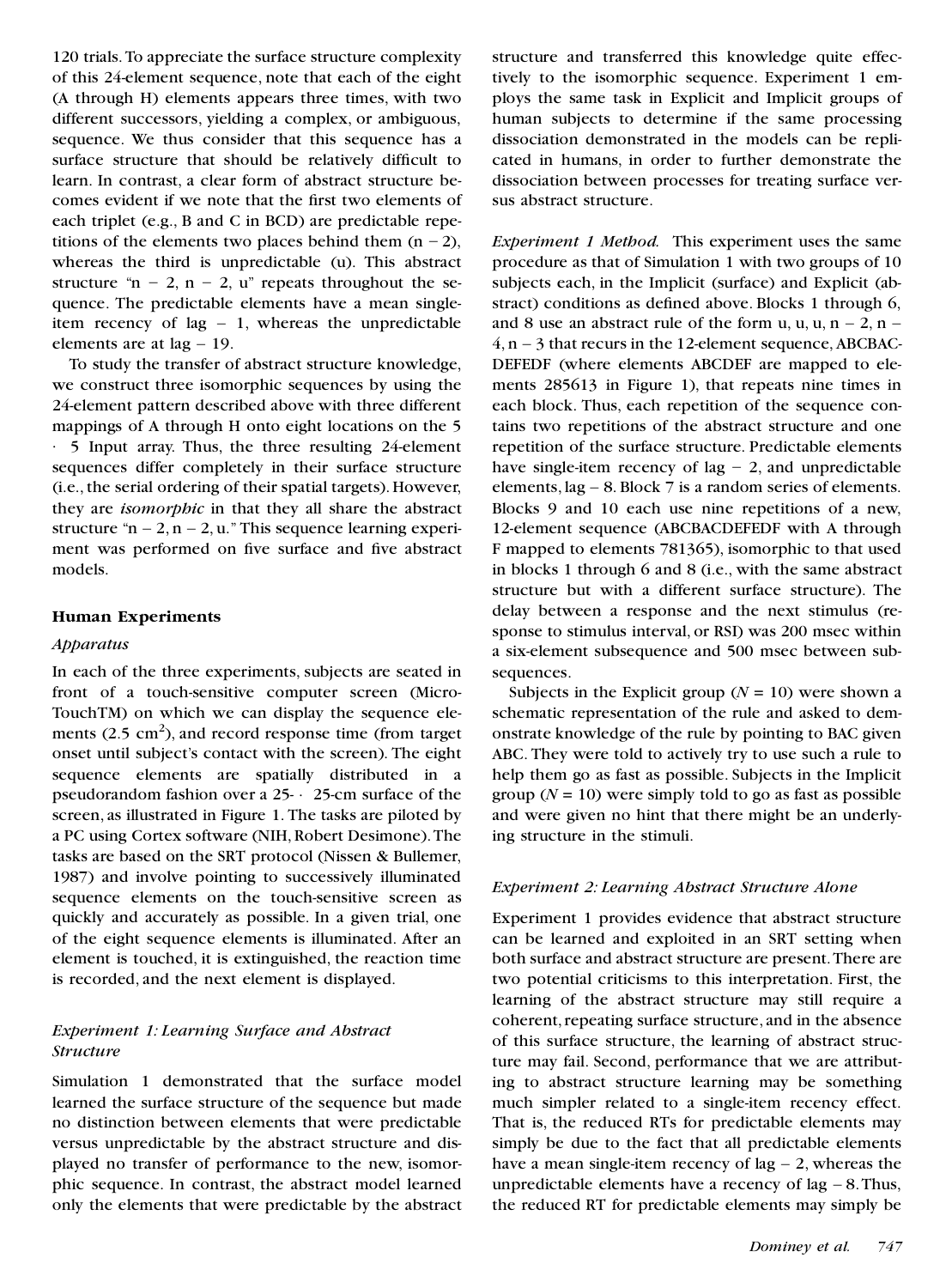due to a recency effect, rather than the learning of a specific abstract structure. If so, this effect should be insensitive to a change in abstract structure in transfer tests with new sequences, provided that the new sequence maintains a similar degree of exploitable recency information. Experiment 2 specifically addresses these questions in the following manner. During training, a continuously changing surface structure and a fixed abstract structure are used. Testing then occurs with a continuously changing surface structure and a new fixed abstract structure that maintains roughly the same degree of single-item recency.If the abstract structure itself is being learned, we will see negative transfer to the new abstract structure, with no such negative transfer if it is primarily recency information that is being exploited. It is worth mentioning that although some related studies focus on the learning of rules versus smaller "chunks" of information (e.g., Knowlton & Squire, 1994), we rule out any learning effect due to element chunking in the current experiment because there are no regularly repeating chunks (i.e., no repeating surface structure).

*Experiment 2 Method.* The methods used in Experiment 2 are similar to those in Experiment 1 with the following exceptions.The test is divided into nine blocks of 90 trials each.Blocks 1 through 6,and 8 use an abstract structure of the form ABCBAC (u, u, u, n – 2, n – 4, n – 3) that repeats 15 times. Although the abstract structure is always the same, the surface structure changes continuously within each block so that the same sequence is never repeated. Specifically, the mapping between ABC and elements 1 through 8 changes for each sequence and is never repeated. Block 7 uses an abstract structure of the form ABACBC (u, u, n – 2, u, n – 4, n – 2), also with continuously changing surface structure, and serves as a transfer test. Block 9 uses a random series. Predictable elements in the first abstract structure have a mean single-item recency of lag  $-2$ , versus lag  $-1.6$  for the transfer abstract structure.

Subjects in the Explicit group  $(N = 5)$  were shown a schematic representation of the rule and told to actively try to use such a rule to help them go as fast as possible as in Experiment 1. Subjects in the Implicit group  $(N =$ 5) were simply told to go as fast as possible and were given no hint that there might be an underlying structure in the stimuli.

#### *Experiment 3: Learning Abstract Structure Alone*

Simulation 2 demonstrated that for sequences with a low degree of surface structure and a high degree of abstract structure, only the abstract model could learn the abstract structure, and neither model learned the surface structure. Experiment 3 uses the same protocol as Simulation 2 and allows further testing of the prediction that abstract structure can be learned independently of surface structure by the Explicit group and that some recency information may be extracted from the surface structure by the Implicit group.

*Experiment 3 Method.* As in Simulation 2, the task is divided into five blocks of 120 trials. Blocks 1 and 5 are randomly organized, and blocks 2 through 4 are sequence blocks. Each of the three isomorphic sequence blocks is made by taking the 24-element sequence ABCBCDCDE . . . and mapping A through H to different elements and repeating it five times, yielding a total of 120 trials per block. The mappings of A through H for the three isomorphic sequences are, respectively, 28561374, 54123867, and 71486253. The test starts with a block of 120 trials in random order, followed by the three isomorphic sequence blocks of 120 trials each, and a final block of 120 trials in random order. The RSI was 500 msec.

Subjects in the Explicit group  $(N = 5)$  were shown a schematic representation of the rule and told to actively try to use such a rule to help them go as fast as possible. Subjects in the Implicit group  $(N = 5)$  were simply told to go as fast as possible and were given no hint that there might be an underlying structure in the stimuli.

# Appendix: Specification of Surface and Abstract **Models**

#### *Surface Model*

*Recurrent State Representation.* The model is implemented in Neural Simulation Language (NSL 2.1,Weitzenfeld, 1991). Equation 1a and 1b describe how the representation of sequence context in the  $5 \cdot 5$  State is influenced by external inputs from Input, responses from Out, and a recurrent inputs from State<sub>D</sub>. In Equation 1a the leaky integrator,s( ), corresponding to the membrane potential or internal activation of State is described. In Equation 1b the output activity level of State is generated as a sigmoid function, f( ), of s(*t*). The term *t* is the time,  $\Delta t$  is the simulation time step, and  $\tau$  is the time constant. As  $\tau$  increases with respect to  $\Delta t$ , the charge and discharge times for the leaky integrator increase. The  $\Delta t$  is 5 msec. For Equations 1 through 4, the time constants are 10 msec, except for Equation 2, which has five time constants that are 100, 600, 1100, 1600, and 2100 msec (see below).

$$
s_i(t + \Delta t) = \left(1 - \frac{\Delta t}{\tau}\right) s_i(t) + \frac{\Delta t}{\tau} \left(\sum_{j=1}^n w_{ij}^{\text{IS}} \text{ Input }_{j}(t) + \sum_{j=1}^n w_{ij}^{\text{SS}} \text{ StateD}_j(t) + \sum_{j=1}^n w_{ij}^{\text{OS}} \text{ Out}_j(t)\right) \tag{1a}
$$

$$
State(t) = f(s(t))
$$
 (1b)

The connections  $w^{\text{IS}}$ ,  $w^{\text{SS}}$ , and  $w^{\text{OS}}$  define the projections from units in Input, State<sub>D</sub>, and Out to State. These connections are one-to-all, are mixed excitatory and in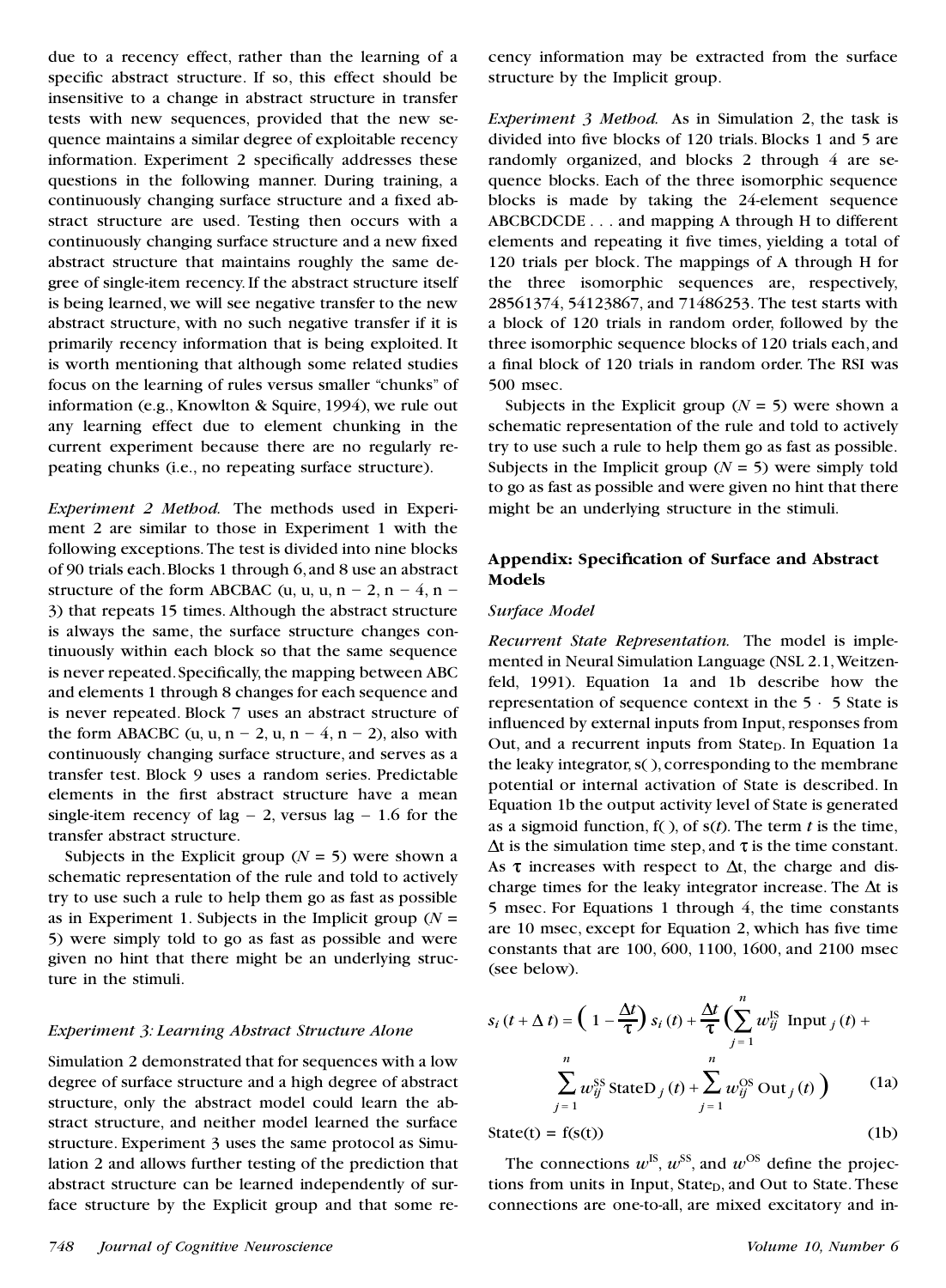hibitory, and do not change with learning. This mix of excitatory and inhibitory connections ensures that the State network does not become saturated by excitatory inputs and also provides a source of diversity in coding the conjunctions and disjunctions of input, output, and previous state information.Recurrent input to State originates from the layer State<sub>D</sub>. State<sub>D</sub> (Equation 2a and 2b) receives input from State, and its 25 leaky integrator neurons have a distribution of time constants from 100 to 2100 msec (20 to 420 simulation time steps), whereas State units have time constants of 10 msec (2 simulation time steps). This distribution of time constants in State $_D$ yields a range of temporal sensitivity similar to that provided by using a distribution of temporal delays (KQhn & van Hemmen, 1992).

$$
sd_i(t + \Delta t) = \left(1 - \frac{\Delta t}{\tau}\right) sd_i(t) + \frac{\Delta t}{\tau} (State_i(t))
$$
 (2a)

$$
State_D = f(sd(t))
$$
 (2b)

*Associative Memory.* During learning, for each correct response generated in Out, the pattern of activity in State at the time of the response becomes linked, via reinforcement learning in a simple associative memory, to the responding element in Out. The required associative memory is implemented in a set of modifiable connections (*w* SO) between State and Out. Equation 3 describes how these connections are modified during learning. The first response in Out above a certain threshold is selected by a "winner take all" (WTA) function and is evaluated. Thus, Equation 3 is executed only once for each response. When a response is evaluated, the connections between units encoding the current state in State and the unit encoding the current response in Out are strengthened as a function of their rate of activation and learning s rate R. R is positive for correct responses and negative for incorrect responses. Weights are normalized to preserve the total synaptic output weight of each State unit.

$$
w_{ij}^{\text{SO}}(t+1) = w_{ij}^{\text{SO}}(t) + \text{R} * \text{State}_i * \text{Out}_j \tag{3}
$$

The network output is thus directly influenced by the Input, and also by State, via learning in the  $\textit{w}^{\rm{SO}}$  synapses, as in Equation 4a and 4b where f( ) includes a WTA function.

$$
o_i(t + \Delta t) = \left(1 - \frac{\Delta t}{\tau}\right) o_i(t) + \frac{\Delta t}{\tau} \left(\text{Input}(\tau) + \frac{\sum_{j=1}^n w_{ij}^{\text{SO}} \text{State}_j(t)\right)
$$
(4a)

 $Out = f(o(t))$  (4b)

*Abstract Structure Learning Model.* To represent and learn abstract structure, a system must (1) compare the current sequence element with previous elements to recognize repetition and (2) maintain a representation of this recoded context to predict future repetitions. To provide a record of the previous responses with which the current response can be compared, the model of Figure 1 is augmented with a continuously updated short-term memory (STM) of the five previous responses. Each time a response is generated in Out, the STM is updated, as described in Equation 5a and 5b so that STM always contains the five previous responses in Out. Each of the five STM elements is thus a  $5 \cdot 5$  array.

for 
$$
i = 5
$$
 to 2,  $STM(i) = STM(i - 1)$  (5a)

$$
STM(1) = Out \tag{5b}
$$

To detect if the current response is a repetition of one of the five previous responses, it is compared with each of the five previous responses encoded in STM (prior to update of Equation 5). The result is stored in a sixelement vector called Recognition (Recog in Figure 1). Each Recognition element *i*, for  $1 \le i \le 5$ , is either 0 if Out is different from  $STM(i)$  or 1 if they are the same, as described in Equation 6. If no match is detected in STM for a given response in Out,  $\text{Recog}_0$  is set to 1, indicating that a unique (u) response has occurred.

$$
Re\cos_i = \text{STM}(i) * \text{Out} \tag{6}
$$

After Recognition compares a response in Output with the contents of the STM, the results of this comparison (e.g., u, u, u, n – 2, n – 4, n – 3 for ABCBAC) is provided as input to State from Recognition, as described in the updated version of Equation 1a'. Thus the abstract structure is encoded and represented in the sequence context.

$$
s_i(t + \Delta t) = \left(1 - \frac{\Delta t}{\tau}\right) s_i(t) + \frac{\Delta t}{\tau} \left(\sum_{j=1}^n w_{ij}^{\text{IS}} \text{Input}_j(t) + \sum_{j=1}^n w_{ij}^{\text{SS}} \text{StateD}_j(t) + \sum_{j=1}^n w_{ij}^{\text{OS}} \text{Out}_j(t) + \sum_{j=1}^n w_{ij}^{\text{RS}} \text{Recog}_j(t)\right) \tag{1a'}
$$

The result is that now the abstract structure of sequences is represented in State and thus can be exploited. For example after training with sequence(s) with the abstract structure u, u, u, n – 2, n – 4, n – 3, when the model is exposed to a subsequence with the structure u, u, u,  $n - 2$ , it should predict that the next element will be the same as the element stored in STM<sup>4</sup> (i.e.,  $n - 4$ ). To exploit this predictive abstract structure that is represented in the State pattern, we want to selectively take the contents of the STM that are predicted to match the upcoming element and direct this STM content to Out. To achieve this, a new learning rule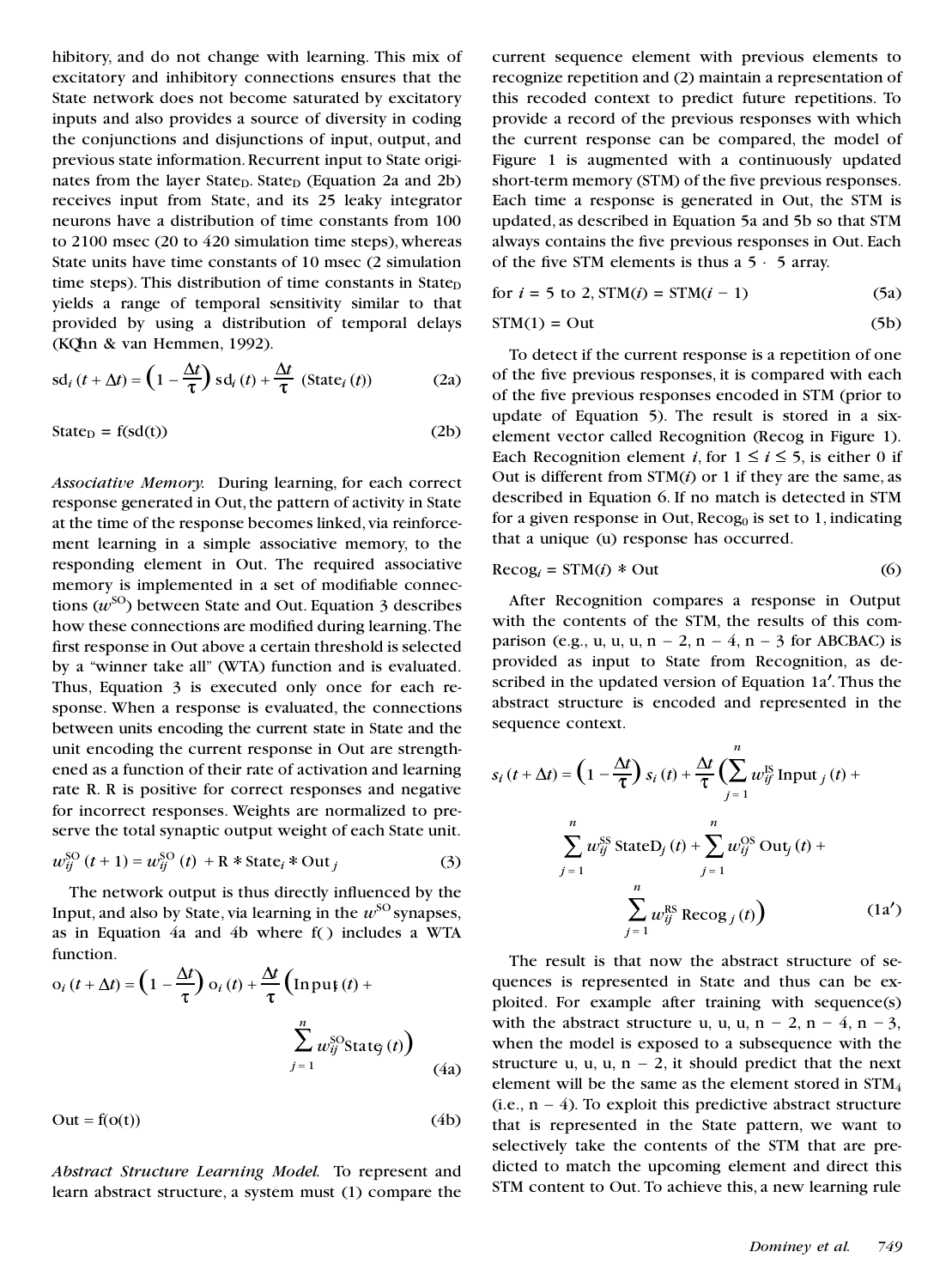is developed. Each time a repetition is recognized, connections are strengthened between the active context (State) units and units in a four-element vector, Modulation (described below), that modulate the contents of the matched STM element to the output. The result is that this State pattern becomes increasingly associated with, and thus predicts, the occurrence of the matched element, before it occurs.This learning rules is described in Equation 7.

$$
w_{ij}^{\text{SM}}(t+1) = w_{ij}^{\text{SM}}(t) + \text{State}_i * \text{Recog}_j \tag{7}
$$

The goal of this learning is to allow State to modulate the contents of specific, predicted STM elements into Out. To permit this, a five-element vector, Modulation, is introduced such that for  $i = 1$  to 5, if Modulation<sub>i</sub> is nonzero, the contents of STM(*i*) are modulated or directed to Out. This leads to an updated version of Equation 4a.

$$
o_i (t + \Delta t) = \left(1 - \frac{\Delta t}{\tau}\right) o_i (t) + \frac{\Delta t}{\tau} \left(\text{Input}_i (t) + \sum_{j=1}^n w_{ij}^{\text{SO}} \text{State}_j (t) + \sum_{k=1}^m \text{Modulation}_k \text{STM}(k)_i\right) (4a')
$$

Based on the learning in Equation 7, State now directs this modulation of the STM contents into Out via State's influence on Modulation, as described in Equation 8.

Modulation<sub>i</sub> = 
$$
\sum_{j=1}^{n} w_{ij}^{SM} \text{State}_{j}(t)
$$
 (8)

After training on sequence ABCBAC, when the model is exposed to a new isomorphic sequence DEFEDF, the abstract structure u, u, u,  $n - 2$ ,  $n - 4$ ,  $n - 3$  will be recognized. After exposure to subsequence DEFE, the active State units will drive the Modulation unit corresponding to the  $n - 4$  STM element, STM(4), directing its contents D to the output, leading to a reduced RT for the response to D. By the same type of context coding with which the surface model predicts elements of a learned sequence, the abstract model can predict element repetitions in a learned class of isomorphic sequences.

#### **Acknowledgments**

PFD was supported by the Fyssen Foundation (Paris), and the GIS Sciences de la Cognition (Paris). TL is supported by the MinistRre de l'Education Nationale, de la Recherche et de la Technologie (Paris). We gratefully acknowledge Keith Holyoak and Richard Ivry for insightful discussions concerning analogical transfer and SRT learning and Mike Stadler,Tim Curran, and Jim Neely for their constructive comments on a previous ver sion of this manuscript.

Reprint requests should be sent to Peter F. Dominey, Institut

des Sciences Cognitives, CNRS UPR 9075, 67, Blvd Pinel, 69675 BRON Cedex, France, or via e-mail: dominey@isc.cnrs.fr.

#### **REFERENCES**

- Brooks, L. R., & Vokey, J. R. (1991). Abstract analogies and abstracted grammars: Comments on Reber (1989) and Mathews et al. (1989). *[Journal of Experimental Psychol](http://mustafa.ingentaselect.com/nw=1/rpsv/cgi-bin/linker?ext=a&reqidx=/0096-3445^28^29120L.316[aid=298182])[ogy General,](http://mustafa.ingentaselect.com/nw=1/rpsv/cgi-bin/linker?ext=a&reqidx=/0096-3445^28^29120L.316[aid=298182]) 120,* 316–323.
- Catrambone, R., & Holyoak, K. J. (1989). Overcoming contextual limitations on problem-solving transfer. *[Journal of Ex](http://mustafa.ingentaselect.com/nw=1/rpsv/cgi-bin/linker?ext=a&reqidx=/0278-7393^28^2915L.1147[aid=308755])perimental Psychology: [Learning, Memory and](http://mustafa.ingentaselect.com/nw=1/rpsv/cgi-bin/linker?ext=a&reqidx=/0278-7393^28^2915L.1147[aid=308755]) Cognition, 15,* [1147–1156.](http://mustafa.ingentaselect.com/nw=1/rpsv/cgi-bin/linker?ext=a&reqidx=/0278-7393^28^2915L.1147[aid=308755])
- Chomsky, N. (1959). On certain formal properties of gram mars. *Information and Control, 2,* 137–167.
- Cleeremans, A., & McClelland, J. L. (1991). Learning the structure of event sequences. *[Journal of Experimental Psychol](http://mustafa.ingentaselect.com/nw=1/rpsv/cgi-bin/linker?ext=a&reqidx=/0096-3445^28^29120L.235[aid=299123,csa=0096-3445^26vol=120^26iss=3^26firstpage=235,erg=126353,nlm=1836490])ogy: General, 120,* [235–253.](http://mustafa.ingentaselect.com/nw=1/rpsv/cgi-bin/linker?ext=a&reqidx=/0096-3445^28^29120L.235[aid=299123,csa=0096-3445^26vol=120^26iss=3^26firstpage=235,erg=126353,nlm=1836490])
- Cohen, A., Ivry, R. I., & Keele, S. W. (1990). Attention and structure in sequence learning. *[Journal of Experimental](http://mustafa.ingentaselect.com/nw=1/rpsv/cgi-bin/linker?ext=a&reqidx=/0278-7393^28^2916L.17[aid=211764]) Psychology: [Learning, Memory and Cognition,](http://mustafa.ingentaselect.com/nw=1/rpsv/cgi-bin/linker?ext=a&reqidx=/0278-7393^28^2916L.17[aid=211764]) 16,* 17–30.
- Curran, T., & Keele, S. W. (1993). Attentional and nonattentional forms of sequence learning. *[Journal of Experimen](http://mustafa.ingentaselect.com/nw=1/rpsv/cgi-bin/linker?ext=a&reqidx=/0278-7393^28^2919L.189[aid=307718])tal Psychology: [Learning, Memory and Cognition,](http://mustafa.ingentaselect.com/nw=1/rpsv/cgi-bin/linker?ext=a&reqidx=/0278-7393^28^2919L.189[aid=307718]) 19,* [189–202.](http://mustafa.ingentaselect.com/nw=1/rpsv/cgi-bin/linker?ext=a&reqidx=/0278-7393^28^2919L.189[aid=307718])
- Dominey, P. F. (1995). Complex sensory-motor sequence learning based on recurrent state-representation and reinforcement learning. *[Biological Cybernetics,](http://mustafa.ingentaselect.com/nw=1/rpsv/cgi-bin/linker?ext=a&reqidx=/0340-1200^28^2973L.265[aid=303735,csa=0340-1200^26vol=73^26iss=3^26firstpage=265,nlm=7548314,springer=1]) 73,* 265–274.
- Dominey, P. F. (1997a). Analogical transfer reduces problem complexity. *[Behavioral and Brain Sciences,](http://mustafa.ingentaselect.com/nw=1/rpsv/cgi-bin/linker?ext=a&reqidx=/0140-525X^28^2920L.71[aid=847035]) 20,* 71–77.
- Dominey, P. F. (1997b). An anatomically structured sensorymotor sequence learning system displays some general linguistic capacities. *[Brain and Language,](http://mustafa.ingentaselect.com/nw=1/rpsv/cgi-bin/linker?ext=a&reqidx=/0093-934X^28^2959L.50[aid=303736]) 59,* 50–75.
- Dominey, P. F. (1998a). Influences of temporal organization on sequence learning and transfer: Comments on Stadler (1995) and Curran and Keele (1993). *[Journal of Experi](http://mustafa.ingentaselect.com/nw=1/rpsv/cgi-bin/linker?ext=a&reqidx=/0278-7393^28^2924L.234[aid=303737])mental Psychology: [Learning, Memory and Cognition,](http://mustafa.ingentaselect.com/nw=1/rpsv/cgi-bin/linker?ext=a&reqidx=/0278-7393^28^2924L.234[aid=303737]) 24,* [234–248.](http://mustafa.ingentaselect.com/nw=1/rpsv/cgi-bin/linker?ext=a&reqidx=/0278-7393^28^2924L.234[aid=303737])
- Dominey, P. F. (1998b). A shared system for learning serial and temporal structure of sensori-motor sequences? Evidence from simulation and human experiments. *[Cognitive](http://mustafa.ingentaselect.com/nw=1/rpsv/cgi-bin/linker?ext=a&reqidx=/0926-6410^28^296L.163[aid=303738,csa=0926-6410^26vol=6^26iss=3^26firstpage=163,nlm=9479067]) [Brain Research,](http://mustafa.ingentaselect.com/nw=1/rpsv/cgi-bin/linker?ext=a&reqidx=/0926-6410^28^296L.163[aid=303738,csa=0926-6410^26vol=6^26iss=3^26firstpage=163,nlm=9479067]) 6,* 163–172.
- Dominey, P. F. (1998c). From double-step and colliding sac cades to pointing in abstract space: Towards a basis for analogical transfer. *[Behavioral and Brain Sciences, 20,](http://mustafa.ingentaselect.com/nw=1/rpsv/cgi-bin/linker?ext=a&reqidx=/0140-525X^28^2920L.745[aid=847036])* [745.](http://mustafa.ingentaselect.com/nw=1/rpsv/cgi-bin/linker?ext=a&reqidx=/0140-525X^28^2920L.745[aid=847036])
- Dominey, P. F., Arbib, M. A., & Joseph, J. P. (1995). A model of cortico-striatal plasticity for learning oculomotor associations and sequences. *[Journal of Cognitive Neuroscience,](http://mustafa.ingentaselect.com/nw=1/rpsv/cgi-bin/linker?ext=a&reqidx=/0898-929X^28^297L.311[aid=303739]) 7,* [311–336.](http://mustafa.ingentaselect.com/nw=1/rpsv/cgi-bin/linker?ext=a&reqidx=/0898-929X^28^297L.311[aid=303739])
- Dominey, P. F., & Boussaoud, D. (1997). Encoding behavioral context in recurrent networks of the frontostriatal system: A simulation study. *[Cognitive Brain Research,](http://mustafa.ingentaselect.com/nw=1/rpsv/cgi-bin/linker?ext=a&reqidx=/0926-6410^28^296L.53[aid=303740,csa=0926-6410^26vol=6^26iss=1^26firstpage=53,nlm=9395849]) 6,* 53–65.
- Dominey, P. F., & Georgieff, N. (1997). Schizophrenics learn surface but not abstract structure in a serial reaction time task. *[NeuroReport.](http://mustafa.ingentaselect.com/nw=1/rpsv/cgi-bin/linker?ext=a&reqidx=/0959-4965^28^298L.2877[aid=303741,nlm=9376523])* 8, 2877–2882.
- Dominey, P. F., & Jeannerod, M. (1997). Contribution of frontostriatal function to sequence learning in Parkinson's dis ease: Evidence for dissociable systems. *NeuroReport, 8,*  $iii - ix$ .
- Dominey, P. F., Ventre-Dominey, J., Broussolle, E., & Jeannerod, M. (1995a). Analogical transfer in sequence learning: Hu man and neural-network models of fronto-striatal function. *[Annals of the New York Academy of Sciences,](http://mustafa.ingentaselect.com/nw=1/rpsv/cgi-bin/linker?ext=a&reqidx=/0077-8923^28^29769L.369[aid=847037,csa=0077-8923^26vol=769^26iss=^26firstpage=369,nlm=8595037]) 769,* 369– [373.](http://mustafa.ingentaselect.com/nw=1/rpsv/cgi-bin/linker?ext=a&reqidx=/0077-8923^28^29769L.369[aid=847037,csa=0077-8923^26vol=769^26iss=^26firstpage=369,nlm=8595037])
- Dominey, P. F., Ventre-Dominey, J., Broussolle, E., & Jeannerod, M. (1995b). Representation and computation for analogical